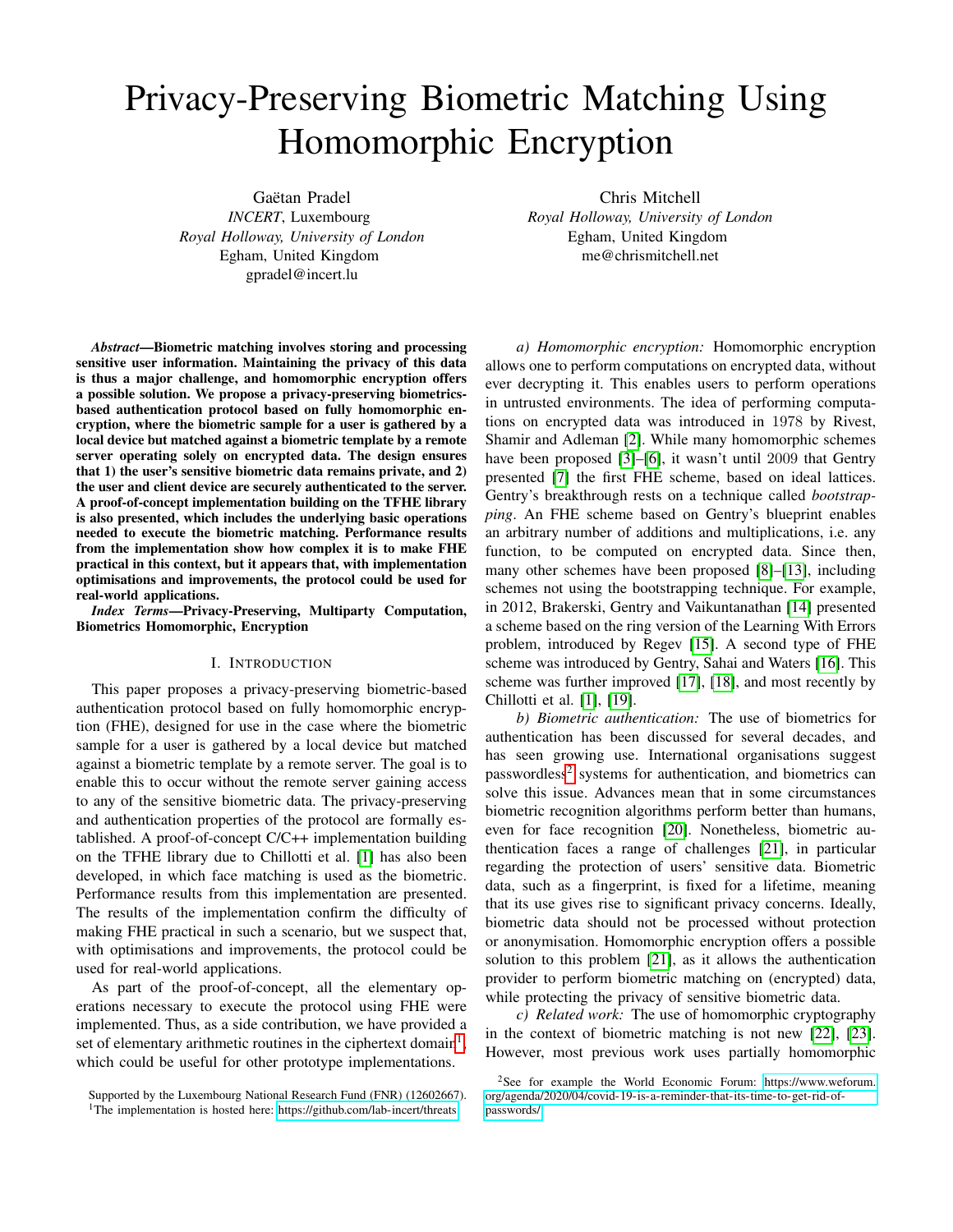encryption and not FHE. Some of this work has promising performance results, e.g. Blanton and Gasti [\[24\]](#page-9-14) who calculate the Hamming distance between two iris feature vectors in only 150 ms. However, because of the additive-only (partially homomorphic) characteristic of the encryption schemes they use, they are not able to evaluate a circuit much more complex than for Hamming distance. Yasuda et al. [\[25\]](#page-9-15) used a homomorphic scheme that also enables multiplications in the ciphertext domain, but still only compute the Hamming distance between two biometric vectors; moreover, the approach is vulnerable against malicious attackers [\[26\]](#page-9-16). Back in 2008, Bringer and Chabanne [\[27\]](#page-9-17) proposed an authentication protocol based on the homomorphic properties of two partially homomorphic encryption schemes.

Biometric matching based on FHE has been previously proposed; perhaps the first example is the private face verification system of Troncoso-Pastoriza et al. [\[28\]](#page-9-18). Cheon et al. [\[29\]](#page-9-19) proposed *Ghostshell*, a tool that works on iris templates, that is computationally costly. More recently, Boddeti [\[30\]](#page-9-20) showed how to execute a secure face matching using the Fan-Vercauteren FHE scheme [\[31\]](#page-9-21) and obtained practical results by packing the ciphertexts in a certain way.

*d) Structure of the paper:* Section [II](#page-1-0) introduces the notions necessary for the rest of the paper. Sections [III](#page-2-0) and [IV](#page-5-0) are the core of the paper, presenting the design and security properties of the protocol. Finally, Sections [V](#page-7-0) and [VI](#page-8-3) give results from the protocol implementation and conclude the paper.

## II. PRELIMINARIES

<span id="page-1-0"></span> $\mathbb{N}, \mathbb{Z}, \mathbb{R}$  and  $\mathbb{B}$  represent the sets of natural numbers, integers, reals and bits, respectively.

# *A. Security notions*

We next introduce some formal security notions. For more complete versions of Definitions [1](#page-1-1)[-5,](#page-1-2) see Goldreich [\[32\]](#page-9-22).

<span id="page-1-1"></span>**Definition 1** (Negligible). We say a function  $f : \mathbb{N} \to \mathbb{R}$  is negligible *if for every polynomial* p *there exists an* N *such that, for all*  $n > N$ *:* 

$$
f(n) < \frac{1}{p(n)}.
$$

Definition 2 (Probability ensemble). *Let* I *be a countable index set. A* probability ensemble *indexed by I is a sequence of random variables indexed by I. Namely, any*  $X = (X_i)_{i \in I}$ , where each  $X_i$  is a random variable, is an ensemble indexed *by* I*.*

Definition 3 (Polynomial-time indistinguishability). *Suppose*  $X = (X_i)_{i \in \mathbb{N}}$  and  $Y = (Y_i)_{i \in \mathbb{N}}$  are ensembles with index set  $\mathbb{N},$  where  $X_i, Y_i \in \mathbb{B}^n$  for all i. Then X and Y are said to be indistinguishable in polynomial-time *if, for every probabilistic*  $polynomial-time algorithm D: \mathbb{B}^n \to \mathbb{B}$ *, every polynomial p*, *and all sufficiently large* n*:*

$$
|Pr[D(X_n) = 1] - Pr[D(Y_n) = 1]| < \frac{1}{p(n)}.
$$

*We write*  $X \stackrel{c}{\approx} Y$ .

Remark 1. *We follow common practice and refer to* computational indistinguishability *instead of indistinguishability in polynomial-time.*

**Definition 4** (Statistical distance). *Suppose*  $X = (X_i)_{i \in \mathbb{N}}$  and  $Y = (Y_i)_{i \in \mathbb{N}}$  are ensembles with index set  $\mathbb{N}$ , where  $X_i, Y_i \in$ B <sup>n</sup> *for all* <sup>i</sup>*. Then the* statistical distance *function* ∆: <sup>N</sup> <sup>→</sup> <sup>R</sup> *is defined as:*

$$
\Delta(n) \stackrel{\text{def}}{=} \frac{1}{2} \sum_{\alpha \in \mathbb{B}^n} |Pr[X_n = \alpha] - Pr[Y_n = \alpha]|.
$$

<span id="page-1-2"></span>Definition 5 (Statistical indistinguishability). *Suppose* X =  $(X_i)_{i\in\mathbb{N}}$  and  $Y = (Y_i)_{i\in\mathbb{N}}$  are ensembles with index set  $\mathbb{N}$ ,  $where X_i, Y_i \in \mathbb{B}^n$  *for all i. Then* X *and* Y *are said to be* statistically indistinguishable *if their statistical distance is negligible.*

We write  $X \stackrel{s}{\approx} Y$ .

Remark 2. *If the ensembles* X *and* Y *are statistically indistinguishable, then they are also computationally indistinguishable. The converse is not true.*

Definition 6 (Adversary). *An* adversary A *for a cryptographic scheme is a polynomial-time algorithm (or a set of polynomialtime algorithms) that models a real-world attacker. It is equipped with defined computational resources and capabilities, and is designed to attack the security of the scheme typically as a participant in a security game.*

Definition 7 (Challenger). *A* challenger *for a cryptographic scheme is a polynomial-time algorithm (or a set of polynomialtime algorithms) that models a real-world instance of the scheme. It is usually assumed to possess unlimited computational resources and capabilities, and is viewed as a 'black box' which responds to queries made by an adversary in a security game.*

Definition 8 (Security game). *A* security game *models an attack on a cryptographic scheme involving an adversary and a challenger.*

Definition 9 (Advantage). *In the context of a cryptographic scheme and a security game for this scheme, the* advantage *of an adversary is a function of the probability that the adversary wins the security game that measures the adversary's improvement over random choice.*

#### *B. Homomorphic Encryption*

We next formally introduce homomorphic encryption and certain associated notions. For more complete versions of these definitions, see Armknecht et al. [\[33\]](#page-9-23).

<span id="page-1-3"></span>Definition 10 (Homomorphic Encryption scheme). *A* homomorphic encryption scheme E *for a circuit family* Π *consists of four PPT algorithms* (KeyGen*,* Enc*,* Dec*,* Eval) *with the following properties.*

•  $(sk, pk, evk)$  ← KeyGen( $1^{\lambda}$ ). Given the security param*eter*  $\lambda \in \mathbb{N}$ , KeyGen *outputs a key triple made up of a*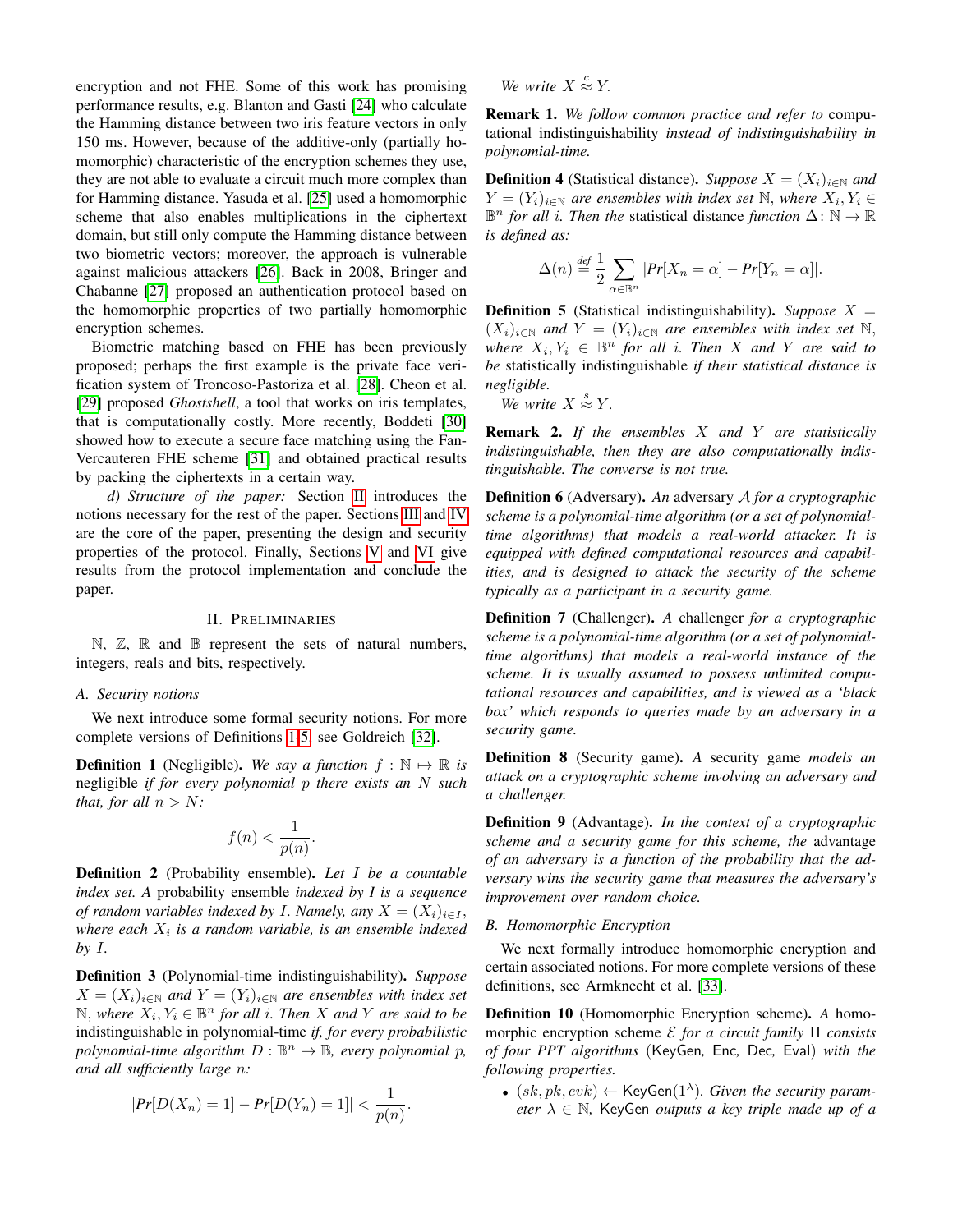*secret key* sk*, a public key* pk *and an evaluation key* evk*. The plaintext space* M *and the ciphertext space*  $\overline{M}$  *are determined by* pk*.*

- $\overline{m} \leftarrow \text{Enc}(pk, m)$ . *Given a public key pk and a plaintext*  $m \in \mathcal{M}$ , Enc *outputs a ciphertext*  $\overline{m} \in \overline{\mathcal{M}}$ .
- $\int$ ⊥  $\leftarrow$  Dec(sk,  $\overline{m}$ ). *Given a secret key sk and a*

*ciphertext*  $\overline{m}$ *,* Dec *outputs either the plaintext*  $m \in \mathcal{M}$  *if*  $\overline{m} \leftarrow \text{Enc}(pk, m)$  *or*  $\perp$ *.* 

•  $\overline{m}' \leftarrow$  Eval $(evk, \pi, \overline{m})$ . *Given an evaluation key evk, a circuit*  $\pi \in \Pi$ *, where*  $\Pi$  *is a circuit family (see [A](#page-9-24)ppendix A for details) and a ciphertext*  $\overline{m} \in \overline{\mathcal{M}}$ , Eval *outputs another ciphertext*  $\overline{m}' \in \overline{\mathcal{M}}$ *.* 

Remark 3. *Depending on the scheme, the evaluation key* evk *might be part of, or equal to, the public key* pk*. For simplicity of presentation, here and throughout we assume that the circuit input to* Eval *has input size corresponding to the size of the input ciphertext(s).*

Definition [10,](#page-1-3) and those below, holds for a range of types of plaintext, including both bit strings and vectors of plaintexts. Some algorithms, such as KeyGen, take as input a security parameter  $\lambda$ , which will be denoted as such throughout this paper unless stated otherwise. This input is usually written in unary representation  $1^{\lambda}$  because we want an algorithm that runs in time polynomial in the size of  $\lambda$  to be considered as efficient. We refer to the outputs of Enc as 'fresh ciphertexts' and those of Eval as 'evaluated ciphertexts'.

**Definition 11** (Correctness). *Suppose*  $\mathcal{E} =$  (KeyGen, Enc, Dec*,* Eval) *is a homomorphic encryption scheme with security parameter* λ*. We say* E *is* correct *for a circuit family* Π *if* E *correctly decrypts both fresh and evaluated ciphertexts, namely, for all*  $\lambda \in \mathbb{N}$ *, the following two conditions hold.* 

- *Suppose*  $(sk, evk, pk) \leftarrow \text{KeyGen}(1^{\lambda})$ . If  $m \in \mathcal{M}$ *and*  $\overline{m} \leftarrow \text{Enc}(pk, m)$  *then*  $m \leftarrow \text{Dec}(sk, \overline{m})$ *. Else*  $\perp$  ← Dec(sk,  $\overline{m}$ ).
- *For any key triple*  $(sk, evk, pk) \leftarrow \text{KeyGen}(1^{\lambda})$ , *any circuit*  $\pi \in \Pi$ *, any plaintext*  $m \in \mathcal{M}$  *and any ciphertext*  $\overline{m} \in \mathcal{M}$  *with*  $\overline{m} \leftarrow \mathsf{Enc}(pk, m)$ *, if*  $\overline{m}' \leftarrow \mathsf{Eval}(evk, \pi, \overline{m})$ *then*  $\mathsf{Dec}(sk, \overline{m}') \to \pi(m)$ *.*

Definition 12 (Indistinguishability under Chosen-Plaintext Attacks security game). *Suppose*  $\mathcal{E} =$  (KeyGen, Enc, Dec, Eval) *is a homomorphic encryption scheme with security parameter* λ*. Suppose also that* A *is a PPT adversary. The* indistinguishability under chosen-plaintext attacks *(*IND-CPA*)* security game *is as follows.*

- *1) A challenger runs*  $(sk, pk, evk) \leftarrow \text{KeyGen}(1^{\lambda})$  *and shares* pk *with* A*.*
- *2)* A generates two distinct plaintexts  $\{m_0, m_1\}$  and submits *a query to the challenger to request the encryption of one of them with* pk*.*
- *3) The challenger chooses*  $i \in \mathbb{B}$  *uniformly at random, computes*  $\overline{m} \leftarrow \textsf{Enc}(m_i, pk)$  *and sends*  $\overline{m}$  *to*  $\mathcal{A}$ *.*
- *4)* A *outputs a pair*  $(m_i, \overline{m})$ *, where*  $j \in \mathbb{B}$ *, and wins the game if*  $i = j$ .

We denote this security game by  $IND-CPA \mathcal{L}^{A}(1^{\lambda})$  and a win in *an instance of this security game by IND-CPA* $_{\mathcal{E}}^{\mathcal{A}}(1^{\lambda}) = 1$ *.* 

<span id="page-2-1"></span>Definition 13 (Advantage for the IND-CPA security game).  $Suppose \tE = (KeyGen, Enc, Dec,Eval) is a homomorphic$ *encryption scheme with security parameter* λ*. Suppose* A *is an adversary in the IND-CPA security game. The advantage of A* with respect to  $\mathcal{E}$ , denoted  $Adv_{\mathcal{A}}^{\mathcal{E}}(\lambda)$ , is defined to be:

$$
Adv_{\mathcal{A}}^{\mathcal{E}}(\lambda) \stackrel{def}{=} \bigg| 2 \cdot Pr \bigg[ IND \cdot CPA_{\mathcal{E}}^{\mathcal{A}}(1^{\lambda}) = 1 \bigg] - 1 \bigg|.
$$

<span id="page-2-3"></span>**Definition 14** (IND-CPA security). *Suppose*  $\mathcal{E}$ *, A and*  $\lambda$  *are as in Definition [13.](#page-2-1)* E *is* IND-CPA secure *if the advantage*  $Adv_{\mathcal{A}}^{\mathcal{E}}(\lambda)$  *for*  $\mathcal{A}$  *in the IND-CPA security game is negligible.* 

# III. A NOVEL PRIVACY-PRESERVING PROTOCOL

<span id="page-2-0"></span>We now describe the privacy-preserving biometric matching protocol. In fact we give two descriptions: in [§III-A](#page-2-2) we give an informal introduction, explaining the motivation for the design, and then in [§III-B](#page-3-0) we give a formal description which we use as the basis for the analysis in Section [IV.](#page-5-0) For simplicity of presentation we suppose that the public key  $pk$  and the evaluation key  $evk$  are equal.

#### <span id="page-2-2"></span>*A. Informal description of the protocol*

We describe a protocol involving two parties, a client  $C$  and a server  $S$ , where  $C$  is acting on behalf of user  $U$ .  $C$  wishes to access a certain service, not offered by S, which requires an initial authentication of the user  $U$  associated with  $C$  to S. The process of authentication uses sensitive biometric data such as face images or iris information for  $U$  that is gathered by  $C$ . If S successfully authenticates  $U$ , S sends an ID token  $\tau$ , to C. C can now use  $\tau$  to access the requested service.

Note that  $C$  is trusted by  $S$  to correctly gather a fresh biometric sample from  $U$ . In the protocol,  $S$  verifies that the gathered sample matches the appropriate user template, and also authenticates C to S. Note that the protocol neither provides authentication of  $S$  to  $C$  nor provides encryption of transferred messages; it is implicitly assumed that these properties are provided by the communications channel, e.g. using a server-authenticated TLS session.

In the description below, Step 0 (registration) is performed once before use of the protocol. Steps 1-4 of the protocol are performed every time the user  $U$  wishes to be authenticated to  $S$  (via  $C$ ).

*Step 0: Registration*

C generates a key pair  $(sk_C, pk_C)$  for a homomorphic encryption scheme  $\mathcal{E}$ , and obtains by some means a biometric template  $t$  for its associated user  $U$ .  $C$  then encrypts  $t$  as  $\overline{t}$  ← Enc( $pk_C, t$ ) and sends  $\overline{t}$  to S via a trusted channel. S stores  $\bar{t}$ , and subsequently uses it for biometric matching when the protocol is executed (see Step 2). In the remainder of this description we suppose that  $S$ , by some means, is assured of the identity of U and that the encrypted biometric template  $\bar{t}$ for  $U$  is genuine.

*Step 1: Initialisation*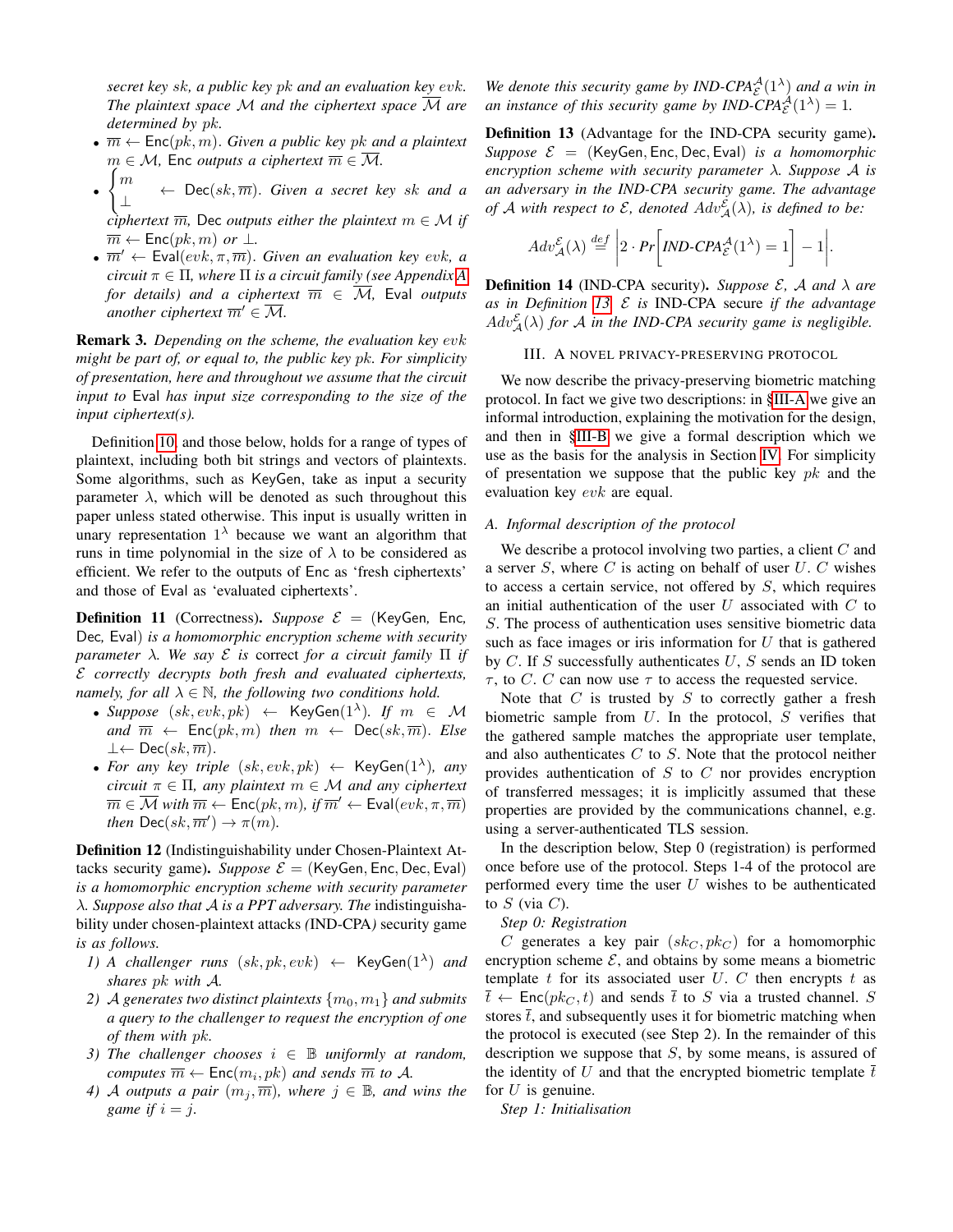C takes a fresh biometric sample s from U and, using  $\mathcal{E}$ , computes an encrypted version  $\overline{s} \leftarrow \text{Enc}(pk_C, s)$  and sends it to S.

# *Step 2: Construction of the Matching Token Phase 1: Matching Computation*

We suppose that  $S$  is equipped with a biometric matching function  $f: \mathcal{M} \times \mathcal{M} \rightarrow \mathbb{B}$  which inputs a biometric template and a biometric sample and outputs an indication of whether there is a sufficiently close match between them. Suppose  $\pi_f \in$  $\Pi_f$ , where  $\Pi_f$  is the circuit family associated with  $\mathcal E$  which implements  $f. S$  now computes

$$
\overline{b} \leftarrow \text{Eval}(pk_C, \pi_f, \langle \overline{s}, \overline{t} \rangle),
$$

where  $\overline{b}$  is the encrypted version of a boolean b indicating the success or not of the biometric matching, i.e.  $b \leftarrow$  $Enc(pk_C, f(s, t)).$ 

In a naïve version of the protocol,  $S$  now sends  $C$  the encrypted matching result  $\overline{b}$ ; C decrypts it to obtain  $b \leftarrow$  $Dec(sk_C, b)$ , and sends b to S. S can now use b to decide whether not to generate the ID Token  $\tau$ . For obvious reasons this is not secure  $(b$  is not authenticated), and hence we need a slightly more elaborate protocol.

In order to enable  $S$  to authenticate  $C$ , we introduce the notion of a *Matching Token*, denoted by y. In Phase 2 this token is constructed by  $S$  as a function of b (whilst still encrypted) in such a way that  $S$  can, when provided by  $C$ with a decrypted version of the token in Step 4, (a) verify its authenticity, and  $(b)$  determine the value of  $b$ .

*Phase 2: Signature Computation* We suppose S has an implementation of the function

$$
g(b, r_0, r_1) = (1 - b) \cdot r_0 + b \cdot r_1.
$$

S first selects two random numbers  $r_0 \stackrel{\$}{\leftarrow} \mathbb{B}^{\lambda}$  and  $r_1 \stackrel{\$}{\leftarrow} \mathbb{B}^{\lambda}$ , and stores them for use in Step 4. S next computes

$$
\overline{r_0} \leftarrow \mathsf{Enc}(pk_C, r_0) \quad \text{and} \quad \overline{r_1} \leftarrow \mathsf{Enc}(pk_C, r_1).
$$

In the encrypted domain of  $\mathcal E$  (under  $pk_C$ ), S now uses b,  $\overline{r_0}$  and  $\overline{r_1}$  to compute the encrypted matching token  $\overline{y}$  as:

$$
\overline{y} \leftarrow \text{Eval}(pk_C, \pi_g, \langle \overline{b}, \overline{r_0}, \overline{r_1} \rangle),
$$

where  $\pi_q \in \Pi_q$ , the circuit family associated with  $\mathcal E$  which implements g. That is, S obtains  $\overline{y} \leftarrow \text{Enc}(pk_C, g(b, r_0, r_1))$ although, of course,  $S$  does not have access to  $b$ ; i.e. at this stage  $S$  does not know whether or not the biometric matching succeeded. S sends now  $\overline{y}$  to C.

Note that this part of the protocol requires  $S$  to retain the random values  $r_0$  and  $r_1$  until Step 4, and hence the protocol is stateful.

*Step 3: Decryption of*  $\overline{y}$ 

C receives  $\overline{y}$  from S and computes

$$
y \leftarrow \mathsf{Dec}(sk_C, \overline{y}).
$$

At this point it is still the case that neither  $C$  nor  $S$  know whether the biometric matching succeeded. C only possesses a string which looks random, and S cannot decrypt any data encrypted with  $pk<sub>C</sub>$ . C now sends y to S.

*Step 4: Authentication of* C

*Phase 1: Verification*

S receives y from C, and checks whether it is equal to  $r_0$  or  $r_1$ . If so, S has successfully authenticated C; if not S rejects C.

#### *Phase 2: Token generation*

S generates an ID Token  $\tau$  where  $\tau \leftarrow$  ACCEPT if  $y = r_1$ , and  $\tau \leftarrow$  REJECT otherwise, and sends it to C. As a result, C has a valid ID Token, which can be used to access the desired service, if and only if the biometric matching was successful and S has authenticated C.

# <span id="page-3-0"></span>*B. Formal description of the protocol*

We now formally present the protocol, referred to as  $P$ . The protocol is summarised in Figure [1,](#page-4-0) where  $\lambda_{\mathcal{E}}$  is the security parameter of  $\mathcal E$ . Protocol initialisation, described immediately below, assumes Step 0 has been successfully completed.

# *Input to* C*:*

C has a biometric sample s, and a key pair  $(sk_C, pk_C)$ generated with a homomorphic encryption scheme  $\mathcal{E}$ . This is represented by the tuple  $(s, sk<sub>C</sub>)$ . We denote the plaintext space and the ciphertext space associated with  $\mathcal{E}$  by  $\mathcal{M}_{\mathcal{E}}$  and  $\overline{\mathcal{M}_{\mathcal{E}}}$  respectively.

*Input to* S*:*

S has an encrypted biometric template  $\overline{t} \leftarrow \text{Enc}(pk_C, t)$ generated by  $C$  in a pre-computation phase. This is represented by the tuple  $(\bar{t})$ .

The following functions are used by S.

- $f: \mathcal{M} \times \mathcal{M} \longrightarrow \mathbb{B}$  indicates whether or not two biometric values match, where  $M$  is the set of possible biometric values and an output of 1 indicates a match.
- $g: \mathbb{B} \times \mathbb{B}^{\lambda} \times \mathbb{B}^{\lambda} \longrightarrow \mathbb{B}^{\lambda}$  creates a matching token y from a boolean  $b$  and two random numbers, where

 $g: (b, r_i, r_j) \mapsto (1 - b) \cdot r_i + b \cdot r_j$ , where  $i, j \in \mathbb{N}$ .

The above two initialisations are expressed formally as  $P$ :  $C(s) \leftrightarrow S(\overline{t}).$ 

*Common input:*

Both parties know the homomorphic encryption scheme  $\mathcal E$ and the public key  $pk_C$  generated by  $C$ .

- *Protocol transcript:*
- (i)  $[C$  Pre-computation]:
	- a)  $(sk_C, pk_C) \leftarrow \text{KeyGen}(1^{\lambda_{\mathcal{E}}});$
	- b) Take a fresh biometric sample  $t$  from  $U$  to be used as template;
	- c)  $\bar{t} \leftarrow \text{Enc}(pk_C, t)$ .
- (ii)  $[C \longrightarrow S$  Pre-computation]:

a) Send  $\overline{t}$  to  $S$ .

- 1)  $[C \longrightarrow S]$  C executes the following:
	- a) Take a fresh biometric sample  $s$  from  $U$ ;
	- b) Compute  $\overline{s} \leftarrow \text{Enc}(pk_C, s)$ ;
	- c) Send  $\overline{s}$  to  $S$ .
- 2)  $[S \longrightarrow C]$  S executes the following: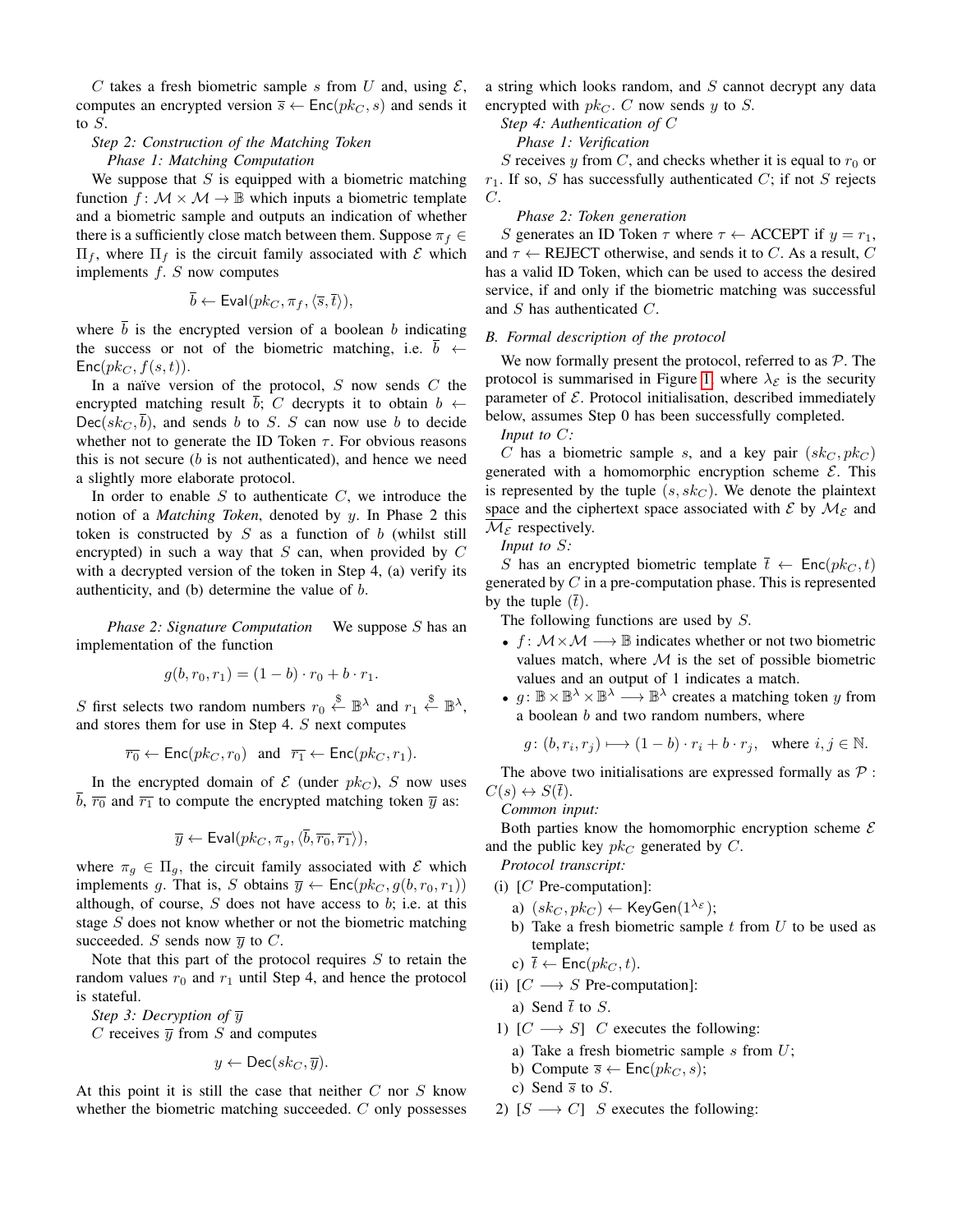- a) (*Phase 1*) Compute  $\bar{b} \leftarrow \text{Eval}(pk_C, \pi_f, \langle \bar{s}, \bar{t} \rangle);$
- b) (*Phase 2*) Generate  $r_0, r_1 \stackrel{\$}{\leftarrow} \mathbb{B}^n$ ;
- c) Compute  $\overline{r_0} \leftarrow \text{Enc}(pk_C, r_0);$
- d) Compute  $\overline{r_1} \leftarrow \text{Enc}(pk_C, r_1);$
- e) Compute  $\overline{y} \leftarrow \text{Eval}(pk_C, \pi_q, \langle \overline{b}, \overline{r_0}, \overline{r_1} \rangle);$
- f) Send  $\overline{y}$  to C.
- 3)  $[C \longrightarrow S]$  C executes the following:
	- a) Compute  $y \leftarrow \text{Dec}(sk_C, \overline{y})$ ;
	- b) Send  $y$  to  $S$ .
- 4)  $[S \rightarrow C]$  S executes the following:
	- a) If  $y \neq r_0$  and  $y \neq r_1$ , S terminates execution; b) Compute  $\tau \leftarrow$  $\int$  ACCEPT if  $y = r_1$ , REJECT if  $y = r_0$ ;
	- c) Send  $\tau$  to C.



<span id="page-4-0"></span>Fig. 1. Protocol summary

# *C. Proof of knowledge*

The protocol P is an instance of an *interactive proof system*, as defined by Menezes et al. [\[34,](#page-9-25) Chapter 10]. We next show that  $P$  is a *proof of knowledge*, i.e. it has the properties of *completeness* and *soundness*. The following definition is adapted from [\[34,](#page-9-25) Chapter 10].

Definition 15 (Completeness). *An authentication protocol is* complete *if, given an honest client* C *and an honest server* S*, the protocol succeeds with overwhelming probability (i.e.* S *accepts* C*'s claim).*

<span id="page-4-1"></span>Theorem 1 (Completeness). *The protocol* P *is* complete*.*

*Proof:* Suppose  $P$  is run with an honest client  $C$  that sends a validly constructed value  $\overline{s} \leftarrow \text{Enc}(pk_C, s)$  for a sample s to server S. We consider two cases.

(a) Suppose the sample s matches the template  $t$ , i.e. suppose  $f(s,t) = 1$ . Then, by definition,  $\overline{b} = \text{Enc}(pk_C, 1)$ , and thus  $\overline{y} = \overline{r_1}$ . Hence, if  $y \leftarrow \text{Dec}(sk_C, \overline{y})$  then  $y = r_1$ . Thus, S accepts C.

(b) Suppose the sample s does not match the template  $t$ , i.e. suppose  $f(s, t) = 0$ .

Then, by definition,  $\overline{b} = \text{Enc}(pk_C, 0)$ , and thus  $\overline{y} = \overline{r_0}$ . Hence, if  $y \leftarrow \text{Dec}(sk_C, \overline{y})$  then  $y = r_0$ . Thus, S does not accept C.

That is,  $S$  accepts  $C$  if and only if the sample  $s$  matches the template  $t$ .

The following definition is adapted from [\[34,](#page-9-25) Chapter 10].

Definition 16 (Soundness). *An authentication protocol is* sound *if there exists an expected polynomial time algorithm* A with the following property: if a dishonest client C' (imper*sonating* C*) can with non-negligible probability successfully execute the protocol with* S*, then* A *can be used to extract from* C 0 *knowledge (essentially equivalent to* C*'s secret) which with non-negligible probability allows successful subsequent protocol executions.*

We first need the following preliminary result.

<span id="page-4-2"></span>Lemma 1. *Suppose a client* C ∗ *engages in the protocol* P *with the server* S, using sample  $s_{C^*}$ , and that S accepts  $C^*$ . *It follows that:*

- *(a) the sample*  $s_{C^*}$  *matches the template t held by S*;
- $(b)$   $C^*$  *has access to the value*  $r_1$  *chosen by*  $S$  *in Step 2b of* P*.*

*Proof:*

- (a) Since  $S$  accepts  $C^*$ , it immediately follows from Theo-rem [1](#page-4-1) that the sample  $s_{C*}$  matches the template t.
- (b) In Step 4 of  $P$ , S accepts  $C^*$  if and only if the value y sent by  $C^*$  to S in Step 3 equals  $r_1$ . The result follows.

We can now give our main result.

# Theorem 2. *The protocol* P *is* sound*.*

*Proof:* Suppose  $P$  is run with a dishonest client  $C'$ , impersonating an honest client  $C$ , that sends a validly constructed value  $\overline{s_{C'}} \leftarrow \text{Enc}(pk_C, s_{C'})$  for a sample  $s_{C'}$  to server  $S$  in Step 1 of  $P$ . Suppose also that there is a nonnegligible probability that  $C'$  is accepted. We need to establish that  $C'$  can, with non-negligible probability, engage in further successful protocol executions with S.

Since  $S$  accepts  $C'$  in the protocol execution with non-negligible probability, by Lemma [1](#page-4-2) we know that  $C'$  with nonnegligible probability has access to  $r_1$ , which was provided to  $C'$  in encrypted form in Step 2 of  $P$ . Hence  $C'$  must have access to an oracle  $O$  that, given an input encrypted using  $C$ 's public key, with non-negligible probability returns its decrypted version.

Assume a subsequent instance of the same protocol P.

- 1) In Step 1, C' uses the sample  $s_{C'}^* = s_{C'}$ , computes  $\overline{s_{C'}^*}$ using the public key of  $C$ , and sends it to  $S$ .
- 2) Step 2 is executed as specified by  $S$ , where the two random values chosen by S are denoted by  $r_0^*$  and  $r_1^*$ .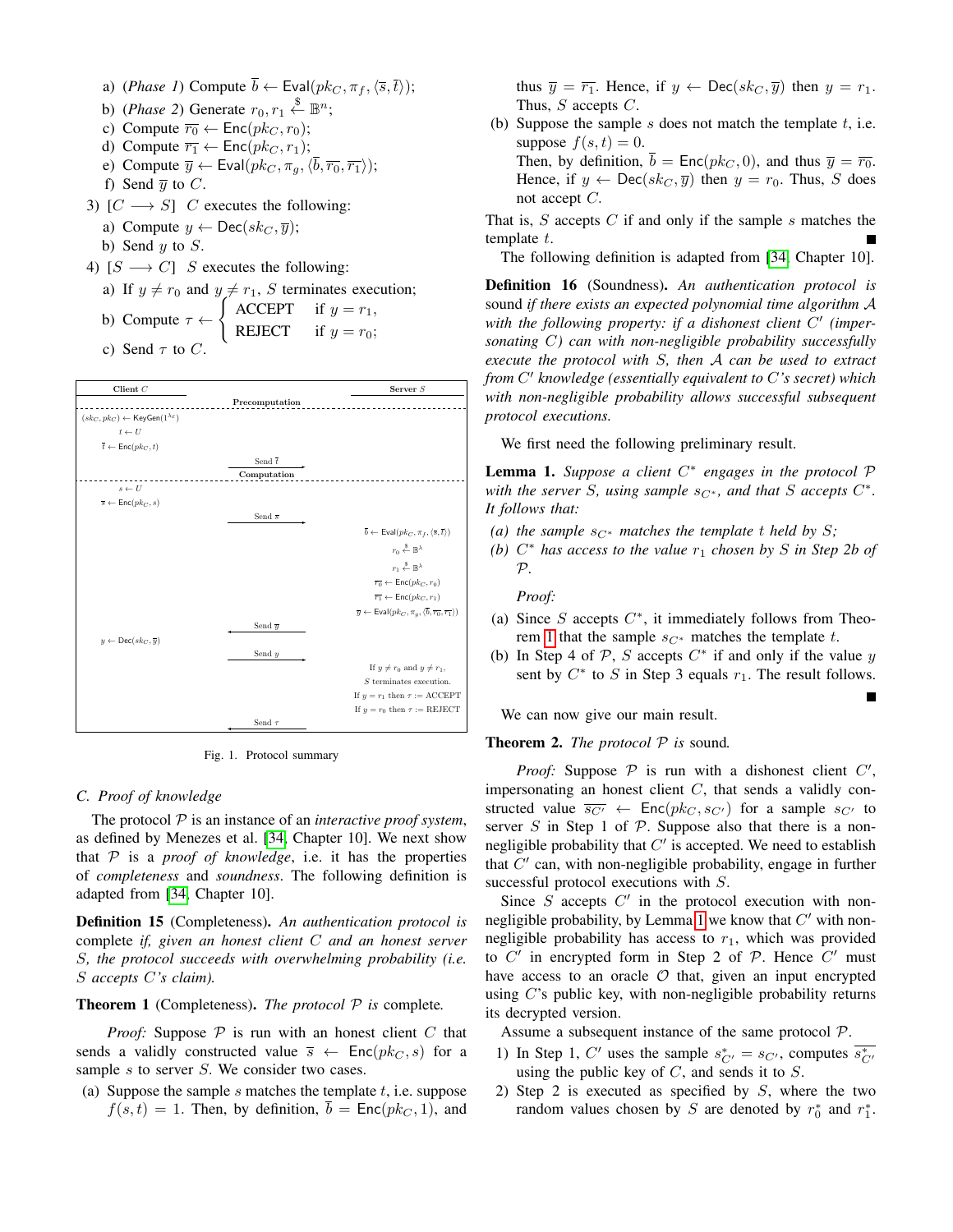Clearly  $s_{C'}^*$  matches t (from (a) above), and hence the value  $\overline{y^*}$  sent to C' will satisfy  $y^* = r_1^*$ .

- 3) In Step 3,  $C'$  uses oracle  $O$  which will, with nonnegligible probability, correctly decrypt  $\overline{y^*}$ ; that is, the value  $y^*$  output by  $\mathcal{O}$  will satisfy  $y^* = r_1^*$  with nonnegligible probability.  $C'$  then sends  $y^*$  to  $S$ .
- 4) In Step 4, since  $y^* = r_1^*$  with non-negligible probability,  $S$  will accept  $C'$  with non-negligible probability.

That is, there exists a PPT algorithm  $A$ , using  $O$  as a subroutine, that for any instance of  $P$  can be used to arrange that  $C'$  will be accepted by  $S$  with non-negligible probability.

# IV. SECURITY PROPERTIES

#### <span id="page-5-0"></span>*A. Security model*

We suppose the protocol  $P$  is carried out in the *real world* between a challenger and an adversary. In the real world, adversaries can play the role of the client or the server. We suppose adversaries are *static*, i.e. they cannot change their role within an instance of the protocol, and cannot play both roles at the same time.

#### *B. Privacy of the biometric data*

One of the main goals of  $P$  is to give C (and U) assurance regarding the privacy of biometric data shared with  $S$ , i.e. all samples and templates. As we next show, this property relies on the IND-CPA security (see Definition [14\)](#page-2-3) of the homomorphic encryption scheme.

Definition 17 (Privacy-preserving). *If a biometric authentication protocol preserves the privacy of the biometric data of the client against an adversary (a malicious server or external party), then the protocol is* privacy-preserving*.*

<span id="page-5-1"></span>Definition 18 (Privacy-preserving game). *Suppose the precomputation phase of the protocol* P *is run with an honest client* C *that sends a validly constructed encrypted value*  $\overline{s} \leftarrow \text{Enc}(pk_C, s)$  *for template*  $\overline{t} \leftarrow \text{Enc}(pk_C, t)$  *to server* S*. Suppose also that* A *is a PPT adversary. The* privacypreserving game *is as follows.*

- *1) A challenger chooses*  $i \in \mathbb{B}$  *uniformly at random and generates two distinct samples*  $\{s_0, s_1\}$  *as follows.*
- $(a) f(s_i, t) = 1, and$
- (*b*)  $f(s_{1-i}, t) = 0.$
- 2) The challenger encrypts the two samples as  $\overline{s_0} \leftarrow$  $\mathsf{Enc}(pk_C, s_0)$  *and*  $\overline{s_1} \leftarrow \mathsf{Enc}(pk_C, s_1)$ .
- *3) The challenger sends*  $\{\overline{s_0}, \overline{s_1}, \overline{t}\}\$  *to* A.
- *4) A outputs a pair*  $(\overline{s_j}, \overline{t})$ *, where*  $j \in \mathbb{B}$ *, and wins the game if*  $i = j$ .

We denote this security game by PRI-PRE<sup>A</sup> $(1^{\lambda})$ , where  $\lambda$ *is the security parameter of the homomorphic encryption scheme* E *and a win in an instance of this security game by*  $PRI\text{-}PRE^{\mathcal{A}}_{\mathcal{P}}(1^{\lambda})=1.$ 

<span id="page-5-2"></span>Definition 19 (Advantage for the PRI-PRE game). *Suppose that*  $P$ ,  $\lambda$  *and*  $\mathcal A$  *are as in Definition [18.](#page-5-1) The* advantage of the

adversary with respect to  $P$ , *denoted by*  $Adv_{\mathcal{A}}^{\mathcal{P}}(\lambda)$ , *is defined to be:*

$$
Adv_{\mathcal{A}}^{\mathcal{P}}(\lambda) \stackrel{def}{=} \bigg| 2 \cdot Pr \bigg[ PRI-PRE_{\mathcal{P}}^{\mathcal{A}}(1^{\lambda}) = 1 \bigg] - 1 \bigg|.
$$

<span id="page-5-3"></span>Definition 20 (PRI-PRE security). *Suppose* P*,* A *and* λ *are as in Definition [19.](#page-5-2) If the advantage*  $Adv_{\mathcal{A}}^{\mathcal{P}}(\lambda)$  *for A in the PRI-PRE game is negligible, then* P *is* PRI-PRE*, i.e. privacypreserving.*

# Theorem 3. *The protocol* P *is privacy-preserving.*

*Proof:* Suppose that the protocol P is not privacy-preserving, i.e. by Definition [20,](#page-5-3) there exists an adversary  $A$ that has a non-negligible advantage in the privacy-preserving game. By definition this means that A has a distinguisher  $D$ that distinguishes, with non-negligible probability, which of two encrypted samples  $\overline{s_0}$  and  $\overline{s_1}$  will match an encrypted template  $\bar{t}$ .

We next construct an adversary  $\beta$  against the IND-CPA security of  $\mathcal{E}$ . Suppose  $\mathcal{B}$  generates a triple of values  $(s, s', t)$ satisfying  $f(s,t) = 1$  and  $f(s',t) = 0$ . B now submits the pair  $(s, s')$  to a challenger in the IND-CPA security game. B receives back from the challenger the ciphertext  $\overline{s^*}$ , where  $s^*$ equals either  $s$  or  $s'$  (with equal probability).

B first computes  $\overline{s}$  and  $\overline{t}$  from s and t, and then runs the distinguisher  $\mathcal D$  with inputs  $\overline{s^*}$  and  $\overline{s}$  as the encrypted samples and  $\overline{t}$  as the encrypted template. If D returns  $\overline{s^*}$  (which we call event  $e_X$ ), then B outputs  $(s, \overline{s^*})$  in the IND-CPA game. If D returns  $\overline{s}$  (which we call event  $e_Y$ ), then B outputs  $(s', \overline{s^*})$  in the IND-CPA game.

To evaluate the probability that  $\beta$  wins the game, we consider two cases.

- Suppose  $s^* = s$  (event  $e_A$  which has probability 0.5). Then the two encrypted samples  $\overline{s^*}$  and  $\overline{s}$  submitted to  $D$  both match the template. Hence the probability that  $D$ will return  $\overline{s^*}$  (event  $e_X$ ) = the probability it returns  $\overline{s}$ (event  $e_Y$ ) = 0.5.
- Suppose  $s^* = s'$  (event  $e_B$  which also has probability 0.5). Then of the two encrypted samples  $\overline{s^*}$  and  $\overline{s}$ submitted to  $D$ , only  $\overline{s}$  will match the template. Hence the probability that D will return  $\bar{s}$  (event  $e_Y$ ) is  $0.5 + p$ , where  $p > 0$  is non-negligible (this follows since  $D$  is a distinguisher).

Hence we have:

$$
Pr(e_A \wedge e_X) = Pr(e_A)Pr(e_X) = 0.5^2 = 0.25; \text{ and}
$$
  
 
$$
Pr(e_B \wedge e_Y) = Pr(e_B)Pr(e_Y) = 0.5(0.5 + p) = 0.25 + 0.5p.
$$

If  $e_X$  occurs then, by assumption, B outputs  $(s, \overline{s^*})$  in the IND-CPA game. The probability this wins is simply  $Pr(e_A|e_X)$ . Similarly, if  $e_Y$  occurs then the probability of B winning is  $Pr(e_B|e_Y)$ . Hence, since events  $e_X$  and  $e_Y$  are mutually exclusive, the probability that  $\beta$  wins the game is:

$$
Pr(e_A|e_X)Pr(e_X) + Pr(e_B|e_Y)Pr(e_Y)
$$
  
= Pr(e\_A \wedge e\_X) + Pr(e\_B \wedge e\_Y) = 0.5(1 + p).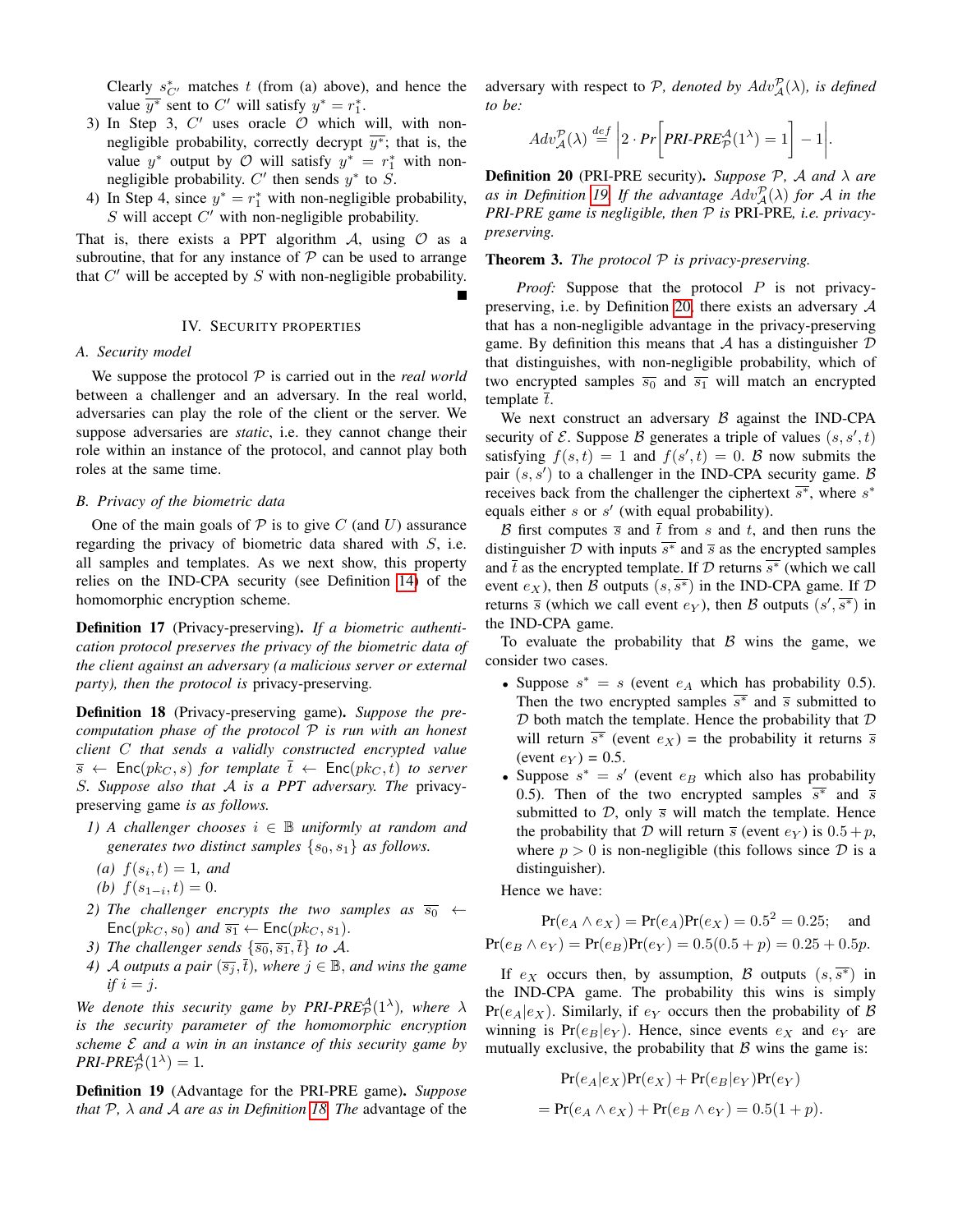By definition the advantage for B is  $2(0.5(1+p))-1=2p$ , which is non-negligible since  $p$  is non-negligible. This contradicts the assumption that  $\mathcal E$  is IND-CPA secure, and hence  $\mathcal P$ is privacy-preserving.

#### *C. Entity authentication*

We next show that Steps 2–4(a) of  $P$  constitute a secure authentication protocol. We follow the approach of Boyd et al. [\[35\]](#page-9-26), based on the Bellare-Rogaway model [\[36\]](#page-9-27), adapting a proof of Blake-Wilson and Menezes [\[37\]](#page-9-28). We first give an informal definition of entity authentication.

Definition 21 (Menezes et al. [\[34\]](#page-9-25)). Entity authentication *is the process whereby one party is assured (through acquisition of corroborative evidence) of the identity of a second party involved in a protocol, and that the second has actually participated (i.e. is active at, or immediately prior to, the time the evidence is acquired).*

Steps 2–4(a) of  $P$  by design constitute a unilateral entity authentication protocol, i.e. only  $C$  authenticates to  $S$ . Before formally defining the authentication notion, we need the concept of matching conversations due to Bellare and Rogaway [\[36\]](#page-9-27). We suppose that an adversary  $A$  has access to an infinite family of oracles denoted by  $\Omega_{a,b}^i$ , where a and b are in the space of participants of a protocol,  $i \in \mathbb{N}$  denotes the *i*-th instance of a protocol, and the oracle behaves as if entity  $a$  is performing protocol  $P$  in the belief it is communicating with the entity  $b$  for *i*th time.

**Definition 22** (Conversation). *For any oracle*  $\Omega_{a,b}^i$ , *its* conversation *for instance* i *is the following* n*-tuple*

$$
K = (t_1, \alpha_1, \beta_1), (t_2, \alpha_2, \beta_2), ..., (t_n, \alpha_n, \beta_n)
$$

where at time  $t_j$ , the oracle  $\Omega_{a,b}^i$  received  $\alpha_j$  and sent  $\beta_j$  $(1 \leq j \leq n)$ .

We can now define matching conversations, again following Bellare and Rogaway [\[36,](#page-9-27) Definition 4.1]. We assume that the number of moves  $n$  in a protocol is odd ( $n$  even is investigated by Boyd et al. [\[35\]](#page-9-26)).

Definition 23 (Matching conversations). *Suppose* P *is a* n*move protocol, where*  $n = 2k - 1$  *for some integer* k*. Run* P and suppose oracles  $\Omega_{a,b}^{i}$  and  $\Omega_{b,a}^{j}$  engage in conversations  $K_i$  *and*  $K_j$ *, respectively. If there exist*  $t_0 < t_1 < ... < t_n$  *and*  $\alpha_1, \beta_1, ..., \alpha_k, \beta_k$  such that  $K_i$  is prefixed by

$$
(t_0, \emptyset, \alpha_1), (t_2, \beta_1, \alpha_2), (t_4, \beta_2, \alpha_3), ..., (t_{2k-2}, \beta_{k-1}, \alpha_k)
$$

*and* K<sup>j</sup> *is prefixed by*

$$
t_1, \alpha_1, \beta_1), (t_3, \alpha_2, \beta_2), (t_5, \alpha_3, \beta_3), ...,
$$

$$
(t_{2k-3}, \alpha_{k-1}, \beta_{k-1}), (t_{2k-1}, \alpha_k, *)
$$

*then*  $K_j$  *is a* matching conversation *to*  $K_i$ .

∅ *means that the oracle has no input, because it initiates the protocol; we call it an* initiator oracle*; otherwise, an oracle* *is a* responder oracle*.* ∗ *means that the oracle has no output, because the protocol ends with this last move.*

Informally, this means that conversation  $K_j$  of  $\Omega_{b,a}^j$  (a responder oracle) matches conversation  $K_i$  of  $\Omega^i_{a,b}$  (an initiator oracle). We also need the following definition, which has been modified for the unilateral (as opposed to mutual) authentication case.

Definition 24 (No match). *Suppose* P *is a protocol and* A *is an adversary. Suppose also that when* P *is run against* A *there exists an initiator oracle*  $\Omega_{a,b}^{i}$  *with a conversation*  $K_{i}$ *in the ACCEPT state but no oracle*  $\Omega_{b,a}^j$  *has a conversation* matching with  $K_i$ . We denote this event by No-Match<sup>A</sup> and *its probability by*  $Pr(\text{No-Match}_P^A)$ *.* 

These preliminaries enable us to state the following key definition. Note that this definition corresponds to the case where the protocol responder (entity  $b$ ) is authenticated by the protocol initiator (entity a), i.e. in the case of protocol  $P$ where the server is entity  $a$  and the client is entity  $b$ .

<span id="page-6-0"></span>Definition 25 (Secure unilateral authentication protocol). *A protocol* P *is a secure unilateral entity authentication protocol if for every adversary* A*:*

- *1) If*  $\Omega_{a,b}^{i}$  and  $\Omega_{b,a}^{j}$  have matching conversations, then the *initiator oracle*  $Ω<sup>i</sup><sub>a,b</sub>$  *accepts;*
- 2)  $Pr($ No-Match $_A^A$ ) *is negligible.*

The first condition refers to completeness. The second condition says that the only way for an adversary to corrupt an honest responder oracle to the ACCEPT state is to relay the messages in the protocol without modification, i.e. an adversary can only observe and relay messages.

We can now state the main result.

**Theorem 4.** If  $\mathcal E$  is IND-CPA, then Steps 2–4(a) of  $\mathcal P$  form a *secure unilateral authentication protocol.*

*Proof:* Since for the purposes of the Theorem we are ignoring Steps 1, 4(b) and 4(c) of  $P$ , the server is the protocol initiator and the client is the responder, although the reverse is true for  $\mathcal P$  in its entirety. Suppose  $\lambda$  is the security parameter of the underlying homomorphic encryption scheme  $\mathcal{E}$ . Suppose also that Steps 2–4(a) of  $P$  do not form a secure authentication protocol. From Theorem [1,](#page-4-1) we know that  $P$  is complete, i.e. that the first condition of Definition [25](#page-6-0) holds. Thus the second condition does not hold, i.e. there exists a PPT adversary A such that  $Pr(\text{No-Match}_{\mathcal{P}}^{\mathcal{A}})$  is non-negligible.

We say that A *succeeds* against  $\Omega_{a,b}^{i}$  if, at the end of A's operation, there exists an initiator oracle  $\Omega^i_{a,b}$  with a conversation  $K_i$  in the ACCEPT state but no oracle  $\Omega_{b,a}^j$ has a conversation  $K_j$  matching with  $K_i$ . We denote the probability that A succeeds against the initiator oracle  $\Omega_{a,b}^{i}$  by  $Pr(A \text{ succeeds}) = p$ . Then, by assumption, p is non-negligible. Suppose also A possesses the public key  $pk_A$  of a genuine client. We next construct an adversary  $\beta$  from  $\mathcal A$  against the IND-CPA security of  $\mathcal{E}$ .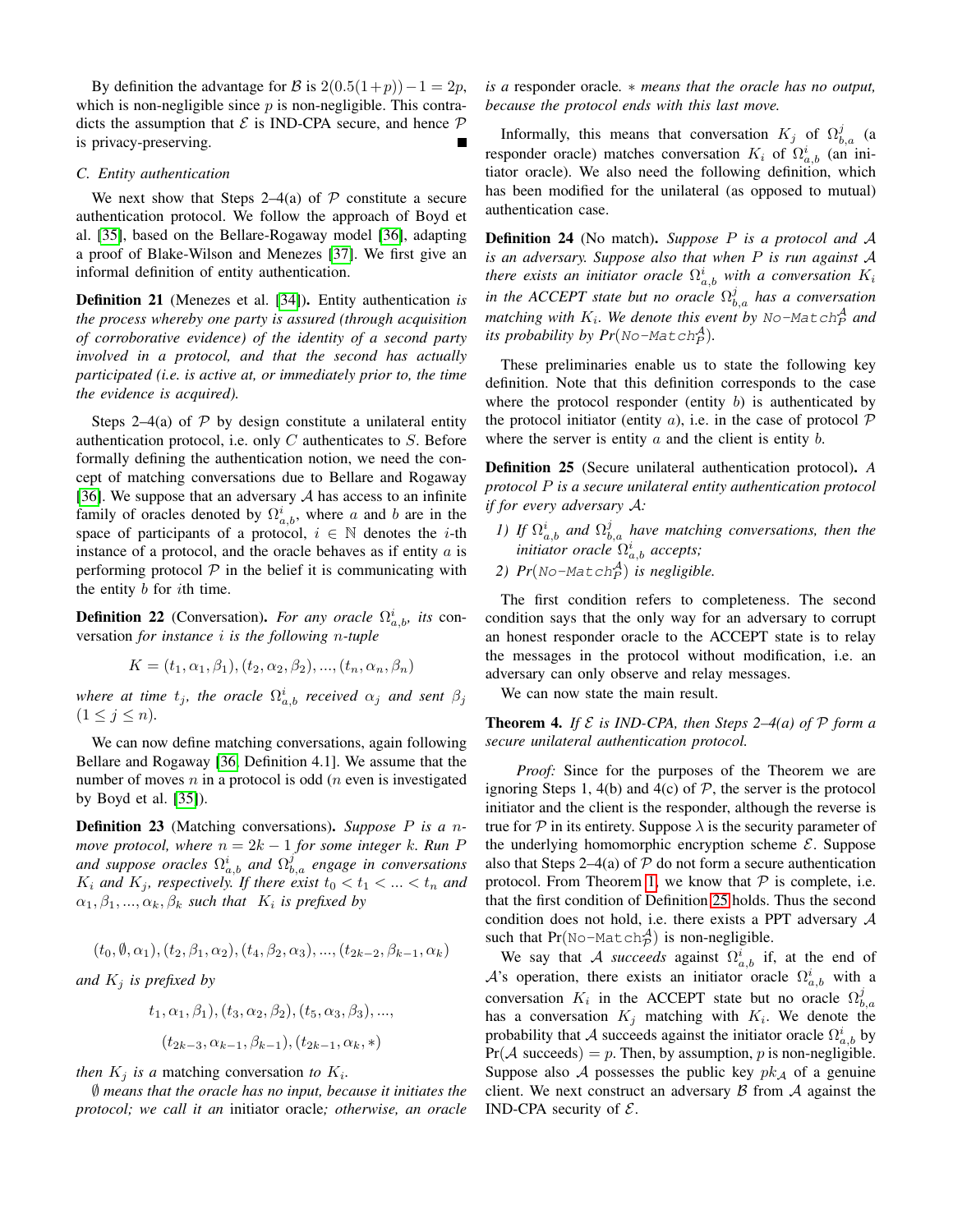We consider the details of the conversation of the oracle  $\Omega_{S,C}^{i}$ . Since we only consider Steps 2–4(a) of P, we have  $n = 3$ . Suppose the conversation for  $\Omega_{S,C}^{i}$  is

$$
K = (t_0, \emptyset, \alpha_1), (t_2, \beta_1, \alpha_2)
$$

where at time  $t_0$ , the oracle sent  $\alpha_1$  and at time  $t_2$  the oracle received  $\beta_1$  and sent  $\alpha_2$ . Then it follows that we have  $\alpha_1 =$  $\overline{y}$  = Enc(pk<sub>C</sub>, r<sub>w</sub>) (where w is 0 or 1),  $\beta_1 = y$ , and  $\alpha_2 =$  $*$ ), where we ignore the ID token  $\tau$  since its construction is independent of the design of the protocol.

Since A is successful against  $\Omega_{S,C}^{i}$  with probability p, it follows that  $y \in \{r_0, r_1\}$  with probability p. Since  $r_0$  and  $r_1$ are chosen uniformly at random for each conversation instance, and since we are also assuming that there is no matching conversation, A must have a means for recovering  $r_w$  from  $Enc(pk_C, r_w)$  which works with probability at least p. Hence A must have access to an oracle  $\mathcal O$  which, when given an input encrypted using the public key of  $C$ , with non-negligible probability returns its decrypted version. However, since A does not have access to the private key of  $C$ , this oracle can immediately be used to construct an adversary  $\beta$  against the IND-CPA security of  $\mathcal E$ . This gives the desired contradiction and hence it follows that  $P$  is a secure unilateral authentication protocol.

### V. IMPLEMENTATION

<span id="page-7-0"></span>The protocol has been implemented using the C/C++ Fully Homomorphic Encryption over the Torus (TFHE) library due to Chillotti et al. [\[38\]](#page-9-29). One feature of TFHE is that it implements *gate bootstrapping*, i.e. at each evaluated gate the bootstrapping method is executed. This enables the evaluation of arbitrary circuits on encrypted data. In practice, TFHE offers the fastest gate bootstrapping in the literature, namely of the order of 13 milliseconds per gate on a single core; however, "bootstrapped bit operations are still about one billion times slower than their plaintext equivalents" [\[1\]](#page-8-0).

In Section [II,](#page-1-0) we described a homomorphic encryption scheme as a public key encryption system. The TFHE scheme is symmetric but can easily be used in the context of  $P$  because it provides a pair of keys: a secret key  $sk$  and a cloud key  $ck$ . In the context of  $P$  (see Section [III\)](#page-2-0), sk is kept secret and used by the client  $C$  to encrypt and decrypt data.  $C$  sends  $ck$ to the server  $S$  during the registration phase.  $S$  is then able to compute arbitrary circuits on data encrypted under  $sk$  using ck without being able to decrypt them. For further information on the design and security of TFHE see Chillotti et al. [\[1\]](#page-8-0).

#### <span id="page-7-3"></span>*A. Biometric matching*

We chose facial recognition as the biometric method for our proof-of-concept implementation for two main reasons: it is a mature technology (see, for example, the NIST report [\[39\]](#page-9-30)) and one that suits the homomorphic setting. For our purposes, facial samples and templates are vectors  $\mathbf{x} = \langle x_1, ..., x_n \rangle \in$  $(\mathbb{Z}_m)^n$ , where  $\mathbb{Z}_m$  is the set of the integers modulo m (for some  $m$ ). Samples and templates are compared using Euclidean distance, as defined below.

**Definition 26** (Euclidean distance). *Suppose*  $x, y \in (\mathbb{Z}_m)^n$ . *The* Euclidean distance *between* x *and* y *is defined to be:*

$$
\Delta_{\mathbf{x},\mathbf{y}} = \sqrt{\sum_{i=1}^{n} (y_i - x_i)^2}.
$$

To simplify calculations, we used the square of the distance as the metric. As in the following definition, a sample and a template are deemed to match if the (square of) the distance is at most  $B$ , for some  $B$ .

<span id="page-7-1"></span>**Definition 27** (Match). *A pair of vectors*  $\mathbf{x}, \mathbf{y} \in (\mathbb{Z}_m)^n$  *are said to* match *if and only if*  $(\Delta_{\mathbf{x},\mathbf{y}})^2 \leq \mathcal{B}$ .

The function  $f$ , defined in  $\S$ III-B, is implemented in accor-dance with Definition [27](#page-7-1) as follows:  $f: (\mathbb{Z}_m)^n \times (\mathbb{Z}_m)^n \longrightarrow$  $\mathbb{B}$ , where  $f(\mathbf{x}, \mathbf{y}) = 1$  if and only if  $(Δ_{\mathbf{x}, \mathbf{y}})^2 ≤ B$ , and we assume this implementation throughout Section [V.](#page-7-0) The algorithm used to implement  $f$  is given in [A](#page-10-0)ppendix A (see Algorithm [1\)](#page-10-1).

For comparison purposes, when verifying the correctness of the implementation, we also implemented the *Manhattan distance*, defined below.

**Definition 28** (Manhattan distance). *Suppose*  $\mathbf{x}, \mathbf{y} \in (\mathbb{Z}_m)^n$ , *and let* |z| *denote the absolute value of* z*. The* Manhattan distance *between* x *and* y *is defined to be:*

$$
\delta_{\mathbf{x},\mathbf{y}} = \sum_{i=1}^{n} |y_i - x_i|.
$$

#### <span id="page-7-2"></span>*B. Results*

To obtain performance results, the implementation was run on an Ubuntu 20.04.1 LTS 64-bit machine with 8 GB of RAM and a four-core Intel(R) Core(TM) i3-6100CPU @ 3.70GHz. TFHE was used with the default parameter, which achieves 110-bit cryptographic security [\[38\]](#page-9-29). We chose to use biometric vectors of length 128 (i.e.  $n = 128$ ) because it is a likely realworld value.

To obtain timing figures, we first measured the 'homomorphic' (ciphertext domain) computation times for most of the arithmetic and bit comparison subroutines given in Appendix [A.](#page-10-0) For comparison purposes, we also implemented and measured the performance of all the subroutines in the plaintext domain. Table [I](#page-8-4) summarises the results.

It is clear that homomorphic computations have a substantial performance cost, with an order of magnitude of at least  $10^6$ . This finding is in line with previous work [\[33\]](#page-9-23), despite the optimisations included in the TFHE library [\[19\]](#page-9-9).

Building on the implementations of fundamental operations, we implemented a naive version of  $P$ . The performance results are shown in Table [II,](#page-8-5) and confirm that the current proof-ofconcept implementation is certainly not practical, and needs considerable optimisation in order to be usable in practice. For comparison we also show computation results in the plaintext domain. Note that none of the performance results given in Table [I](#page-8-4) include the encryption and decryption time.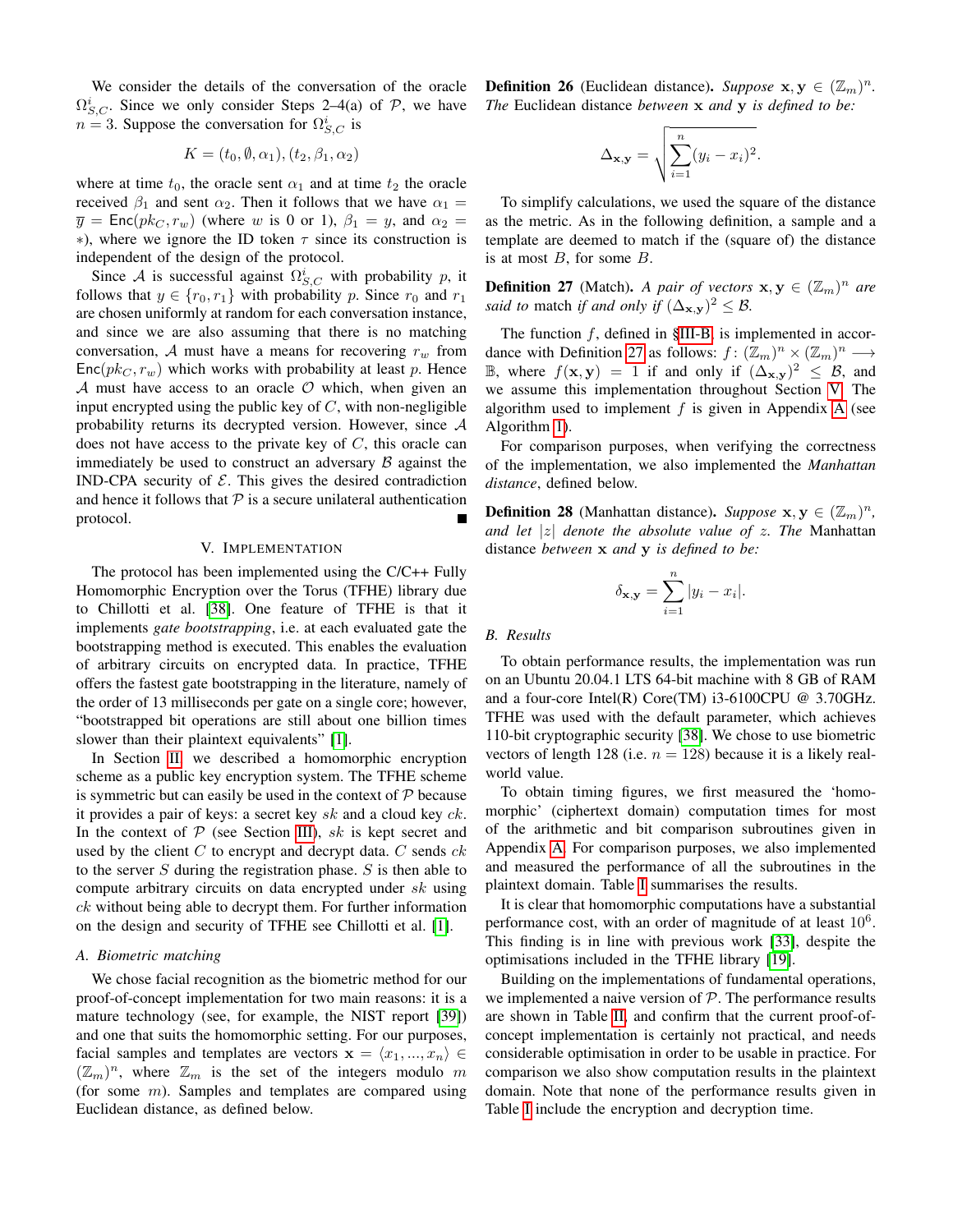TABLE I PERFORMANCE RESULTS FOR BASIC OPERATIONS

<span id="page-8-4"></span>

| Subroutines             | <b>Execution</b> time | <b>Execution</b> time |
|-------------------------|-----------------------|-----------------------|
|                         | on plaintexts         | on ciphertexts        |
|                         | (in nanoseconds)      | (in seconds)          |
| $n$ -bit addition       | 335                   |                       |
| Two's complement        | 422                   | 10                    |
| Absolute value          | 396                   | 10                    |
| $n$ -bit subtraction    | 1108                  | 30                    |
| $n$ -bit multiplication | 2094                  | 206                   |
| Manhattan distance      | 210370                | 5049                  |
| Euclidean distance      | 425022                | 33536                 |

<span id="page-8-5"></span>TABLE II PERFORMANCE RESULTS FOR THE PROTOCOL  $P$  and its underlying FUNCTIONS

| <b>Subroutines</b>    | Execution time<br>on plaintexts<br>(in microseconds) | Execution time<br>on ciphertexts<br>(in seconds) |
|-----------------------|------------------------------------------------------|--------------------------------------------------|
| Function f            |                                                      | 34308                                            |
| Function $q$          |                                                      | 456                                              |
| Protocol $\mathcal P$ |                                                      | 34765                                            |

These results demonstrate the importance of optimising the design of an algorithm and its implementation. The performance results are not only due to the homomorphic paradigm, but also because we implemented the most naive routines without any optimisations or parallelisations. We project from those results that with an optimised and targeted implementation  $P$  could be practical in the real world.

To conclude, we showed that, implemented naively, homomorphic encryption does not meet the performance criteria for practical use, since a user cannot wait for a few hours to be authenticated in most (if not all) authentication use cases. Indeed, Nah [\[40\]](#page-9-31) showed that a typical user will not tolerate a wait of more than two seconds for a web page to appear. Nonetheless, there are considerable possibilities for optimisation, and the implementation and design of  $P$  can be enhanced in various ways, as we next briefly discuss.

#### *C. Possible optimisations*

The most obvious improvement would be from the *algorithmics* perspective. As explained above all the subroutines are implemented in a very naïve way.

There exist various public libraries that could be used to add *parallel computing* features. One example would be a C++ library such as OpenMP. Many of the subroutines have for loops in which all execution instances are independent.

Finally, perhaps the most effective optimisation would be to *mix* the FHE schemes, as proposed by Boura et al. [\[41\]](#page-9-32), [\[42\]](#page-9-33). Existing libraries are optimised for certain targeted homomorphic computations; the main idea is to switch between libraries, choosing the most efficient for each homomorphic computation. In our case, the arithmetic subroutines would be faster on libraries other then TFHE; however, bit comparisons are much better handled by the TFHE library. This idea is practically effective, as shown by Lou et al. [\[43\]](#page-9-34) who present Glyph, a tool which switches between TFHE [\[38\]](#page-9-29) and BGV cryptosystems [\[14\]](#page-9-4).

# VI. CONCLUSIONS AND FUTURE WORK

<span id="page-8-3"></span>We presented the design and a proof-of-concept implementation of a novel privacy preserving authentication protocol based on fully homomorphic encryption. Human authentication is based on biometric matching, implemented in the proof-of-concept using face matching. In the implementation, all underlying operations are executed using FHE, including biometric matching, Euclidean distance computation, and integer comparison. We showed that the protocol is privacypreserving and a secure unilateral authentication protocol if the underlying homomorphic encryption scheme is IND-CPA.

The implementation results are for a naive and unoptimised version, i.e. the worst-case scenario. However, producing it involved developing a set of elementary routines in the ciphertext domain that can be used as low-level building blocks in other applications. The results confirm that FHE is not practical in a naive worst-case model, and real-world implementations would require optimisations. However, the results suggest that, with already identified improvements, the protocol can be made ready for real-world adoption.

There are number of possible directions for future work in improving performance. First, as identified in [§V-B,](#page-7-2) mixing FHE schemes to take advantage of the best of each scheme (see [\[42\]](#page-9-33), [\[43\]](#page-9-34)) would significantly benefit performance without compromising the IND-CPA security of the homomorphic encryption scheme. Better algorithmics and implementation design is also an obvious target for improvement. Another possibility would be to change the biometric matching paradigm. Deep Learning is known to be useful in this context, and the performance in particular for face matching has been much improved recently thanks to initiatives such as that of  $NIST<sup>3</sup>$  $NIST<sup>3</sup>$  $NIST<sup>3</sup>$ . However, when such deep learning techniques are used in combination with homomorphic encryption, only the inference phase is run homomorphically and the training phase is run on clear data (see e.g. [\[44\]](#page-9-35), [\[45\]](#page-9-36)). To achieve the level of security we showed in this paper with FHE, both phases need to be executed in the ciphertext domain. However, encrypting both phases may not be straightforward to achieve, as recent experience shows that it is costly [\[43\]](#page-9-34), [\[46\]](#page-9-37), despite improvements in making FHE practical.

# **REFERENCES**

- <span id="page-8-0"></span>[1] I. Chillotti, N. Gama, M. Georgieva, and M. Izabachène, "TFHE: fast fully homomorphic encryption over the torus," *J. Cryptol.*, vol. 33, no. 1, pp. 34–91, 2020.
- <span id="page-8-1"></span>[2] R. L. Rivest, A. Shamir, and L. M. Adleman, "A method for obtaining digital signatures and public-key cryptosystems," *Commun. ACM*, vol. 21, no. 2, pp. 120–126, 1978.
- <span id="page-8-2"></span>[3] D. Boneh, E. Goh, and K. Nissim, "Evaluating 2-dnf formulas on ciphertexts," in *TCC*, ser. Lecture Notes in Computer Science, vol. 3378. Springer, 2005, pp. 325–341.
- [4] D. Naccache and J. Stern, "A new public key cryptosystem based on higher residues," in *CCS*. ACM, 1998, pp. 59–66.

<span id="page-8-6"></span><sup>3</sup>See [https://www.nist.gov/speech-testimony/facial-recognition-technology](https://www.nist.gov/speech-testimony/facial-recognition-technology-frt-0)[frt-0](https://www.nist.gov/speech-testimony/facial-recognition-technology-frt-0) for more details.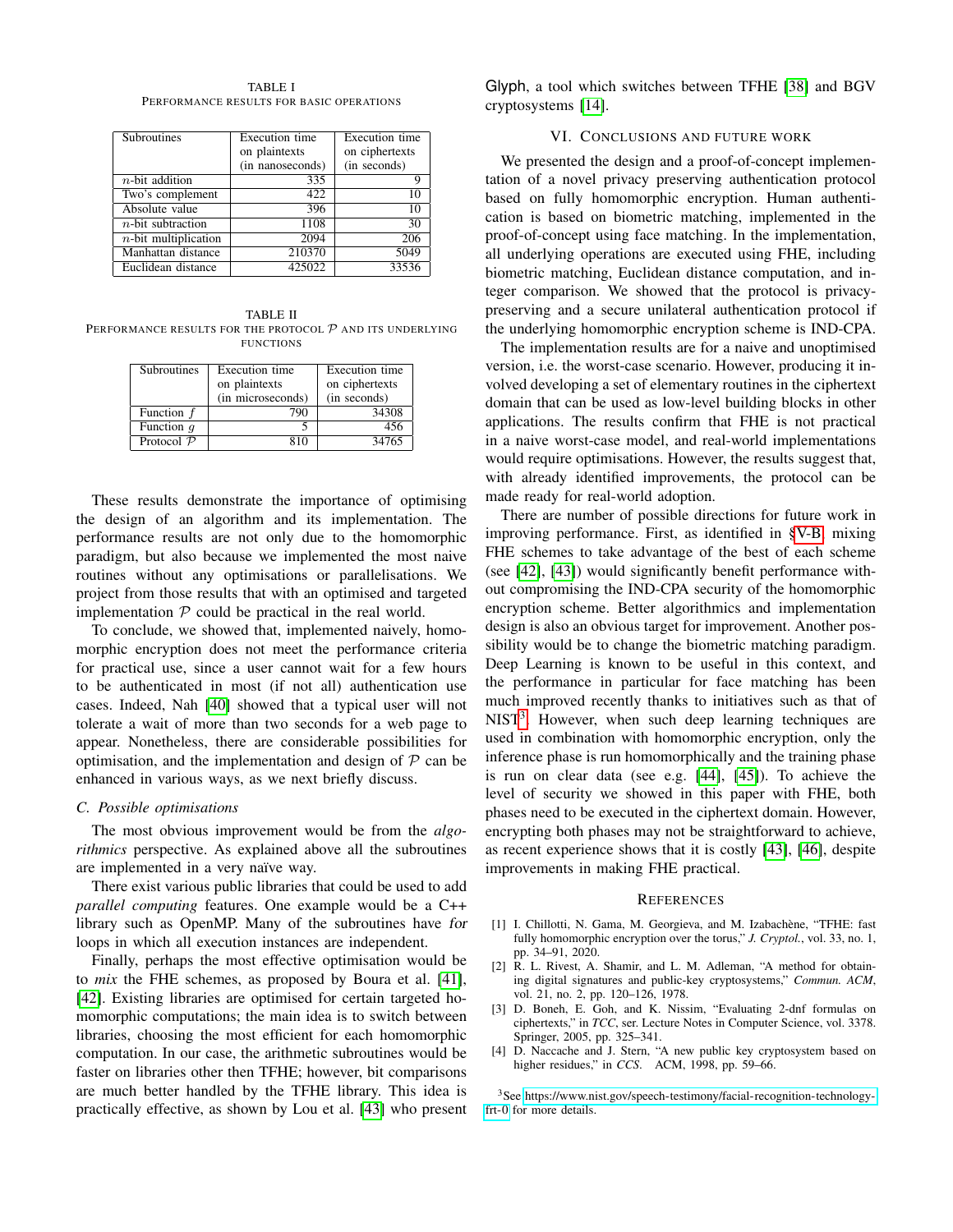- [5] T. Okamoto and S. Uchiyama, "A new public-key cryptosystem as secure as factoring," in *EUROCRYPT*, ser. Lecture Notes in Computer Science, vol. 1403. Springer, 1998, pp. 308–318.
- <span id="page-9-0"></span>[6] P. Paillier, "Public-key cryptosystems based on composite degree residuosity classes," in *EUROCRYPT*, ser. Lecture Notes in Computer Science, vol. 1592. Springer, 1999, pp. 223–238.
- <span id="page-9-1"></span>[7] C. Gentry, "A fully homomorphic encryption scheme," Ph.D. dissertation, Stanford University, 2009, [crypto.stanford.edu/craig.](crypto.stanford.edu/craig)
- <span id="page-9-2"></span>[8] Z. Brakerski and V. Vaikuntanathan, "Efficient fully homomorphic encryption from (standard) LWE," in *FOCS*. IEEE Computer Society, 2011, pp. 97–106.
- [9] ——, "Lattice-based FHE as secure as PKE," in *ITCS*. ACM, 2014, pp. 1–12.
- [10] M. van Dijk, C. Gentry, S. Halevi, and V. Vaikuntanathan, "Fully homomorphic encryption over the integers," in *EUROCRYPT*, ser. Lecture Notes in Computer Science, vol. 6110. Springer, 2010, pp. 24–43.
- [11] C. Gentry, S. Halevi, and N. P. Smart, "Homomorphic evaluation of the AES circuit," in *CRYPTO*, ser. Lecture Notes in Computer Science, vol. 7417. Springer, 2012, pp. 850–867.
- [12] N. P. Smart and F. Vercauteren, "Fully homomorphic encryption with relatively small key and ciphertext sizes," in *Public Key Cryptography*, ser. Lecture Notes in Computer Science, vol. 6056. Springer, 2010, pp. 420–443.
- <span id="page-9-3"></span>[13] D. Stehlé and R. Steinfeld, "Faster fully homomorphic encryption," in *ASIACRYPT*, ser. Lecture Notes in Computer Science, vol. 6477. Springer, 2010, pp. 377–394.
- <span id="page-9-4"></span>[14] Z. Brakerski, C. Gentry, and V. Vaikuntanathan, "(leveled) fully homomorphic encryption without bootstrapping," in *ITCS*. ACM, 2012, pp. 309–325.
- <span id="page-9-5"></span>[15] O. Regev, "On lattices, learning with errors, random linear codes, and cryptography," in *STOC*. ACM, 2005, pp. 84–93.
- <span id="page-9-6"></span>[16] C. Gentry, A. Sahai, and B. Waters, "Homomorphic encryption from learning with errors: Conceptually-simpler, asymptotically-faster, attribute-based," in *CRYPTO (1)*, ser. Lecture Notes in Computer Science, vol. 8042. Springer, 2013, pp. 75–92.
- <span id="page-9-7"></span>[17] J. Alperin-Sheriff and C. Peikert, "Faster bootstrapping with polynomial error," in *CRYPTO (1)*, ser. Lecture Notes in Computer Science, vol. 8616. Springer, 2014, pp. 297–314.
- <span id="page-9-8"></span>[18] L. Ducas and D. Micciancio, "FHEW: bootstrapping homomorphic encryption in less than a second," in *EUROCRYPT (1)*, ser. Lecture Notes in Computer Science, vol. 9056. Springer, 2015, pp. 617–640.
- <span id="page-9-9"></span>[19] I. Chillotti, N. Gama, M. Georgieva, and M. Izabachène, "Faster fully homomorphic encryption: Bootstrapping in less than 0.1 seconds," in *ASIACRYPT (1)*, ser. Lecture Notes in Computer Science, vol. 10031, 2016, pp. 3–33.
- <span id="page-9-10"></span>[20] C. Lu and X. Tang, "Surpassing human-level face verification performance on LFW with gaussianface," in *AAAI*. AAAI Press, 2015, pp. 3811–3819.
- <span id="page-9-11"></span>[21] E. Pagnin and A. Mitrokotsa, "Privacy-preserving biometric authentication: Challenges and directions," *Secur. Commun. Networks*, vol. 2017, pp. 7 129 505:1–7 129 505:9, 2017.
- <span id="page-9-12"></span>[22] M. Osadchy, B. Pinkas, A. Jarrous, and B. Moskovich, "Scifi - A system for secure face identification," in *IEEE Symposium on Security and Privacy*. IEEE Computer Society, 2010, pp. 239–254.
- <span id="page-9-13"></span>[23] B. Schoenmakers and P. Tuyls, "Efficient binary conversion for paillier encrypted values," in *EUROCRYPT*, ser. Lecture Notes in Computer Science, vol. 4004. Springer, 2006, pp. 522–537.
- <span id="page-9-14"></span>[24] M. Blanton and P. Gasti, "Secure and efficient protocols for iris and fingerprint identification," in *ESORICS*, ser. Lecture Notes in Computer Science, vol. 6879. Springer, 2011, pp. 190–209.
- <span id="page-9-15"></span>[25] M. Yasuda, T. Shimoyama, J. Kogure, K. Yokoyama, and T. Koshiba, "Packed homomorphic encryption based on ideal lattices and its application to biometrics," in *CD-ARES Workshops*, ser. Lecture Notes in Computer Science, vol. 8128. Springer, 2013, pp. 55–74.
- <span id="page-9-16"></span>[26] A. Abidin, E. Pagnin, and A. Mitrokotsa, "Attacks on privacy-preserving biometric authentication," in *NordSec 2014*, ser. Secure IT Systems, K. Bernsmed and S. Fischer-Hübner, Eds. Springer, 2014, pp. 293–294.
- <span id="page-9-17"></span>[27] J. Bringer and H. Chabanne, "An authentication protocol with encrypted biometric data," in *AFRICACRYPT*, ser. Lecture Notes in Computer Science, vol. 5023. Springer, 2008, pp. 109–124.
- <span id="page-9-18"></span>[28] J. R. Troncoso-Pastoriza, D. González-Jiménez, and F. Pérez-González, "Fully private noninteractive face verification," *IEEE Trans. Inf. Forensics Secur.*, vol. 8, no. 7, pp. 1101–1114, 2013.
- <span id="page-9-19"></span>[29] J. H. Cheon, H. Chung, M. Kim, and K. Lee, "Ghostshell: Secure biometric authentication using integrity-based homomorphic evaluations," *IACR Cryptol. ePrint Arch.*, vol. 2016, p. 484, 2016.
- <span id="page-9-20"></span>[30] V. N. Boddeti, "Secure face matching using fully homomorphic encryption," in *BTAS*. IEEE, 2018, pp. 1–10.
- <span id="page-9-21"></span>[31] J. Fan and F. Vercauteren, "Somewhat practical fully homomorphic encryption," *IACR Cryptol. ePrint Arch.*, vol. 2012, p. 144, 2012.
- <span id="page-9-22"></span>[32] O. Goldreich, *The Foundations of Cryptography — Volume 1: Basic Techniques*. Cambridge University Press, 2001.
- <span id="page-9-23"></span>[33] F. Armknecht, C. Boyd, C. Carr, K. Gjøsteen, A. Jäschke, C. A. Reuter, and M. Strand, "A guide to fully homomorphic encryption," Cryptology ePrint Archive, Report 2015/1192, 2015, [https://eprint.iacr.](https://eprint.iacr.org/2015/1192) [org/2015/1192.](https://eprint.iacr.org/2015/1192)
- <span id="page-9-25"></span>[34] A. Menezes, P. C. van Oorschot, and S. A. Vanstone, *Handbook of Applied Cryptography*. CRC Press, 1996.
- <span id="page-9-26"></span>[35] C. Boyd, A. Mathuria, and D. Stebila, *Protocols for Authentication and Key Establishment, Second Edition*, ser. Information Security and Cryptography. Springer, 2020.
- <span id="page-9-27"></span>[36] M. Bellare and P. Rogaway, "Entity authentication and key distribution," in *CRYPTO*, ser. Lecture Notes in Computer Science, vol. 773. Springer, 1993, pp. 232–249.
- <span id="page-9-28"></span>[37] S. Blake-Wilson and A. Menezes, "Entity authentication and authenticated key transport protocols employing asymmetric techniques," in *Security Protocols Workshop*, ser. Lecture Notes in Computer Science, vol. 1361. Springer, 1997, pp. 137–158.
- <span id="page-9-29"></span>[38] I. Chillotti, N. Gama, M. Georgieva, and M. Izabachène, "TFHE:<br>Fast fully homomorphic encryption library." August 2016. Fast fully homomorphic encryption library," https://tfhe.github.io/tfhe/.
- <span id="page-9-30"></span>[39] *Facial Recognition Technology (FRT)*, National Institute of Standards and Technology (NIST), [https://www.nist.gov/speech-testimony/facial](https://www.nist.gov/speech-testimony/facial-recognition-technology-frt-0)[recognition-technology-frt-0.](https://www.nist.gov/speech-testimony/facial-recognition-technology-frt-0) Accessed: 2020-02-06.
- <span id="page-9-31"></span>[40] F. F. Nah, "A study on tolerable waiting time: How long are web users willing to wait?" in *AMCIS*. Association for Information Systems, 2003, p. 285.
- <span id="page-9-32"></span>[41] C. Boura, N. Gama, M. Georgieva, and D. Jetchev, "Chimera: Combining ring-lwe-based fully homomorphic encryption schemes," Cryptology ePrint Archive, Report 2018/758, 2018, [https://eprint.iacr.org/2018/758.](https://eprint.iacr.org/2018/758)
- <span id="page-9-33"></span>[42] ——, "CHIMERA: combining ring-lwe-based fully homomorphic encryption schemes," *J. Math. Cryptol.*, vol. 14, no. 1, pp. 316–338, 2020.
- <span id="page-9-34"></span>[43] Q. Lou, B. Feng, G. C. Fox, and L. Jiang, "Glyph: Fast and accurately training deep neural networks on encrypted data," in *NeurIPS*, 2020.
- <span id="page-9-35"></span>[44] F. Bourse, M. Minelli, M. Minihold, and P. Paillier, "Fast homomorphic evaluation of deep discretized neural networks," in *CRYPTO (3)*, ser. Lecture Notes in Computer Science, vol. 10993. Springer, 2018, pp. 483–512.
- <span id="page-9-36"></span>[45] R. Gilad-Bachrach, N. Dowlin, K. Laine, K. E. Lauter, M. Naehrig, and J. Wernsing, "Cryptonets: Applying neural networks to encrypted data with high throughput and accuracy," in *ICML*, ser. JMLR Workshop and Conference Proceedings, vol. 48. JMLR.org, 2016, pp. 201–210.
- <span id="page-9-37"></span>[46] K. Nandakumar, N. K. Ratha, S. Pankanti, and S. Halevi, "Towards deep neural network training on encrypted data," in *CVPR Workshops*. Computer Vision Foundation / IEEE, 2019, pp. 40–48.
- <span id="page-9-38"></span>[47] H. Vollmer, *Introduction to Circuit Complexity — A Uniform Approach*, ser. Texts in Theoretical Computer Science. An EATCS Series. Springer, 1999.
- <span id="page-9-39"></span>[48] J. L. H. Crawford, C. Gentry, S. Halevi, D. Platt, and V. Shoup, "Doing real work with FHE: the case of logistic regression," in *WAHC@CCS*. ACM, 2018, pp. 1–12.
- <span id="page-9-40"></span>[49] A. A. Karatsouba and Y. P. Ofman, "Multiplication of multidigit numbers on automata," *Soviet Physics — Doklady*, pp. 595—-596, 1963.
- <span id="page-9-41"></span>[50] F. Bourse, O. Sanders, and J. Traoré, "Improved secure integer comparison via homomorphic encryption," in *CT-RSA*, ser. Lecture Notes in Computer Science, vol. 12006. Springer, 2020, pp. 391–416.
- <span id="page-9-42"></span>[51] A. C. Yao, "Protocols for secure computations (extended abstract)," in *FOCS*. IEEE Computer Society, 1982, pp. 160–164.

#### <span id="page-9-24"></span>APPENDIX

We next formally introduce notions related to circuits. For more complete versions of these definitions, see Vollmer [\[47\]](#page-9-38).

Definition 29 (Boolean function). *A* Boolean function *is a*  $function f: \mathbb{B}^n \to \mathbb{B}$  *for some*  $n \in \mathbb{N}$ .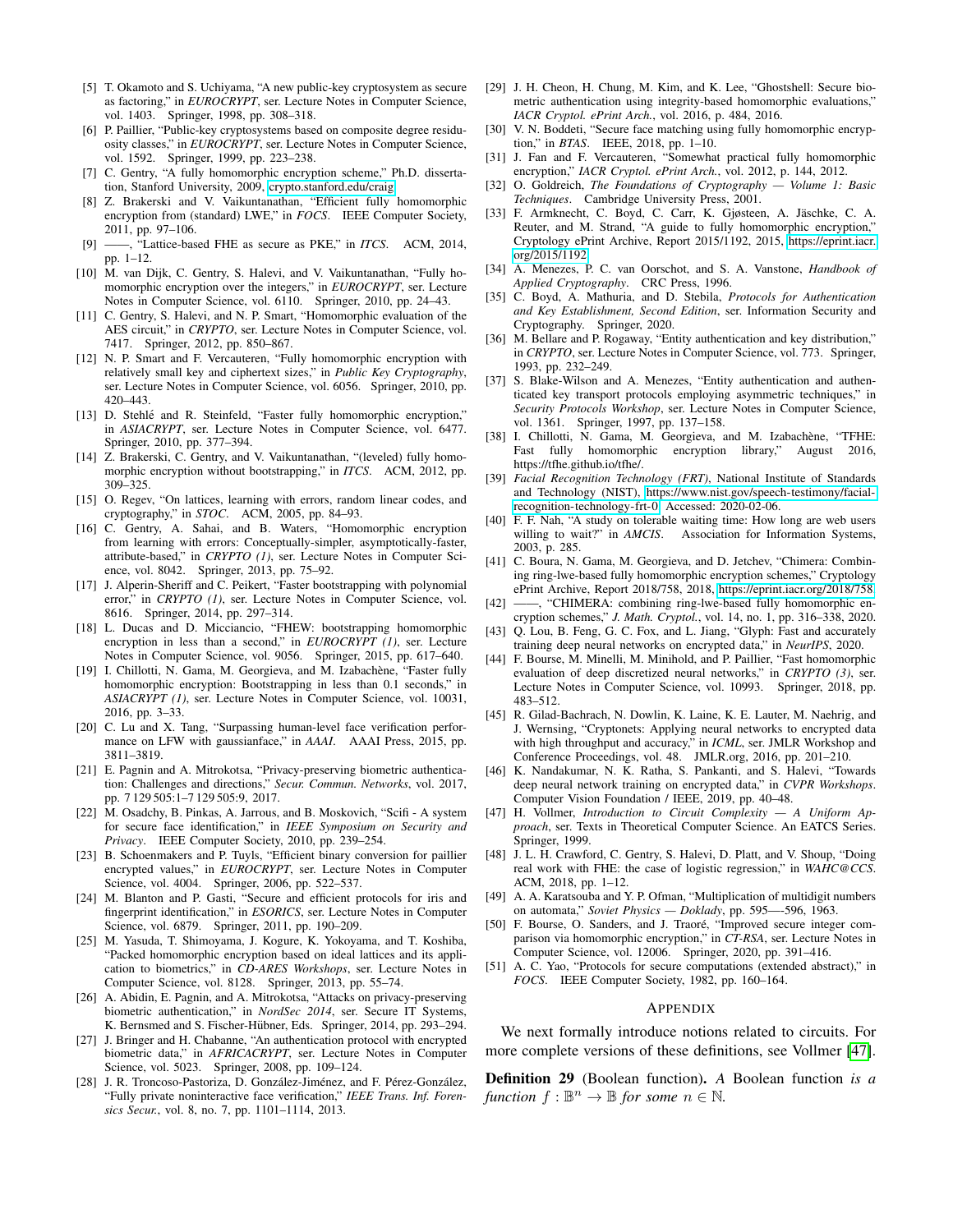Definition 30 (Family of Boolean functions). *A* family of Boolean functions *is a sequence*  $f = (f_n)_{n \in \mathbb{N}}$ *, where*  $f_n$  *is an* n*-ary Boolean function.*

Definition 31 (Basis). *A* basis *is a finite set consisting of Boolean functions and families of Boolean functions.*

Informally, a *Boolean circuit* is a directed acyclic graph with internal nodes marked by elements of  $\{\wedge, \vee, \neg\}$ . Nodes with no in-going edges are called *input nodes*, and nodes with no outgoing edges are called *output nodes*. A node marked may have only one outgoing edge. Computation in the circuit begins with placing input bits on the input nodes (one bit per node) and proceeds as follows. If the outgoing edges of a node (of in-degree d) marked  $\wedge$  (similarly for nodes marked  $\vee$  and  $\neg$ ) have values  $v_1, v_2, ..., v_d$  then the node is assigned the value  $\wedge_{i=1}^d v_i$ . The output of the circuit is read from its output nodes. The *size* of a circuit is the number of its edges. A *polynomialsize circuit family* is an infinite sequence of Boolean circuits  $\pi_1, \pi_2, \dots$  such that, for every n, the circuit  $\pi_n$  has n input nodes and size  $p(n)$ , where p is a polynomial fixed for the entire family.

Definition 32 (Circuit). *Let* B *be a basis. A* Boolean circuit *over* B *with* n *inputs and* m *outputs is a tuple*

$$
\pi = (V, E, \alpha, \beta, \omega),
$$

*where*  $(V, E)$  *is a finite directed acyclic graph,*  $\alpha : E \to \mathbb{N}$  *is an injective function,*  $\beta: V \to B \cup \{x_1, x_2, ..., x_n\}$ *, and*  $\omega$ :  $V \rightarrow \{y_1, y_2, ..., y_m\} \cup \{*\}$ , such that the following conditions *hold:*

- *1) If*  $v \in V$  *has in-degree 0, then*  $\beta(v) \in \{x_1, x_2, ..., x_n\}$  *or* β(v) *is a 0-ary Boolean function (i.e. a Boolean constant) from* B*.*
- *2)* If  $v \in V$  has in-degree  $k > 0$ , then  $\beta(v)$  is a k-ary *Boolean function from* B *or a family of Boolean functions from* B*.*
- *3)* For every i,  $1 \le i \le n$ , there is at most one node  $v \in V$ *such that*  $\beta(v) = x_i$ .
- *4)* For every i,  $1 \le i \le m$ , there is at most one node  $v \in V$ *such that*  $\omega(v) = y_i$ .

Remark 4. *A Boolean circuit* π *with* n *inputs and* m *outputs computes a Boolean function*

$$
f:\mathbb{B}^n\to\mathbb{B}^m.
$$

Definition 33 (Circuit family). *Let* B *be a basis. A* circuit family *over* B is a sequence  $\Pi = (\pi_0, \pi_1, \pi_2, \ldots)$ , where for *every*  $n \in \mathbb{N}$ ,  $\pi_n$  *is a circuit over B with n inputs. Let*  $f_n$  *be the function computed by*  $\pi_n$ *. Then we say that*  $\Pi$  *computes*  $the function f: \mathbb{B}^* \to \mathbb{B}^*$ , *defined for every*  $w \in \mathbb{B}^*$  *by* 

$$
f(w) \stackrel{\text{def}}{=} f_{|w|}(w).
$$

<span id="page-10-0"></span>Remark 5. *For simplicity of presentation, we often abuse our notation slightly by considering circuit families*  $(\pi_n)_{n \in \mathbb{N}}$ *, where*  $\pi_n$  *has*  $p(n)$  *rather than n input bits, for some fixed polynomial* p*.*

# *A. Biometric matching*

<span id="page-10-1"></span>Algorithm [1](#page-10-1) implements the function  $f$  defined in  $$III-B$ .

| Algorithm 1: Pseudo-code of the biometric matching                          |
|-----------------------------------------------------------------------------|
|                                                                             |
| <b>Input</b> : $x, y \in (\mathbb{Z}_m)^n$ and $\mathcal{B} \in \mathbb{Z}$ |
| <b>Output:</b> $b \in \mathbb{B}$                                           |
| $\Delta_{x,y} \leftarrow \sum_{i=1}^n (y_i - x_i)^2;$                       |
| if $\Delta_{x,y} \leq \mathcal{B}$ then                                     |
| $h = 1$                                                                     |
| else                                                                        |
| $b=0$                                                                       |
| return $b$                                                                  |

#### *B. Basic operations*

As stated by Crawford et al. [\[48\]](#page-9-39), a key step for practical homomorphic encryption is to implement basic routines and tools, e.g. binary arithmetic, and make them available for use and optimisation. We implemented the following basic arithmetic functions, needed to calculate Euclidean distance (see [§V-A\)](#page-7-3). In each case pseudo-code (using mainly logic) is provided below. Apart from the specified functions, we also used the bitwise routines implemented in the TFHE library<sup>[4](#page-10-2)</sup>. All the functions are presented as they are executed in the plaintext domain, although the implementations of those routines are specific to the ciphertext domain.

*1-bit addition*

We denote naive binary addition by  $1bit\_add$ . Two bits  $a$ and  $b$  are XOR-ed with carry; the carry is updated and returned for use in another 1-bit addition as part of  $n$ -bit addition. Algorithm [2](#page-10-3) implements the 1-bit addition routine.

<span id="page-10-3"></span>

| <b>Algorithm 2:</b> Pseudo-code of 1-bit addition                                                 |  |
|---------------------------------------------------------------------------------------------------|--|
| <b>Input</b> : a, b, carry <sub>in</sub> $\in \mathbb{B}$                                         |  |
| <b>Output:</b> res, carry <sub>out</sub> $\in \mathbb{B}$                                         |  |
| $res \leftarrow a$ XOR b XOR carry <sub>in</sub> ;                                                |  |
| $carry_{out} \leftarrow (a \text{ AND } b) \text{ XOR } (a \text{ AND } carry_{in}) \text{ XOR }$ |  |
| $(b$ AND $carry_{in}$ );                                                                          |  |
| return $(res, carry_{out})$                                                                       |  |

*n-bit addition*

We denote naive bitwise addition by nbit add. This routine uses 1bit add and applies to all bits of two  $n$ -bit numbers. Algorithm [3](#page-10-4) implements the  $n$ -bit addition routine.

<span id="page-10-4"></span>*Two's complement*

We implemented subtraction as addition between a number and the two's complement of the other number. Thus, we require this subroutine. We denote by  $\hat{a}$  the two's complement of a and by twos the two's complement function. Algorithm [4](#page-10-5) implements the two's complement routine.

<span id="page-10-5"></span>*Absolute value*

The absolute value was required when calculating the Manhattan distance (see [§V-A\)](#page-7-3). We denote this function by

<span id="page-10-2"></span><sup>4</sup>A list is given at:<https://tfhe.github.io/tfhe/gate-bootstrapping-api.html>